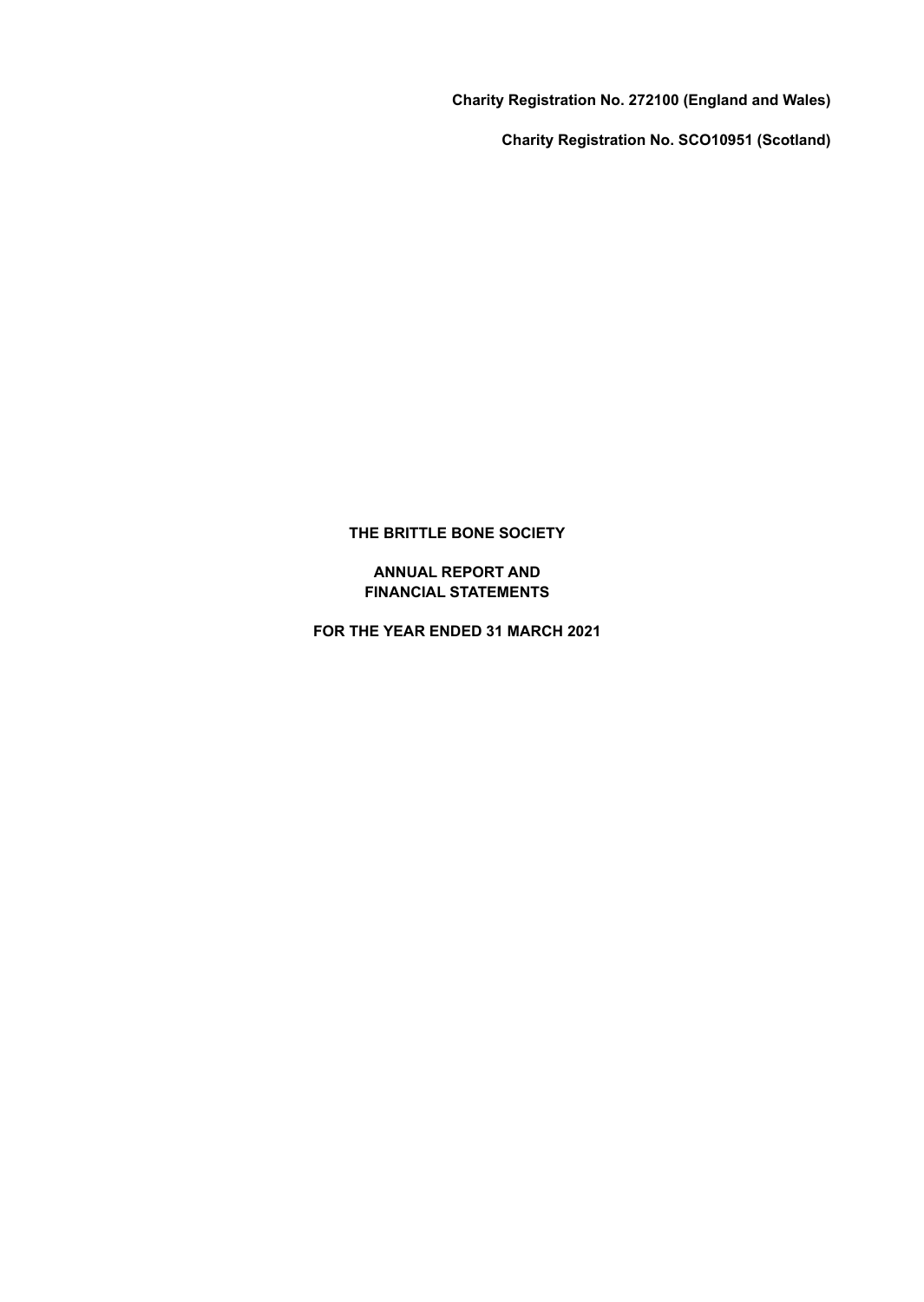### **LEGAL AND ADMINISTRATIVE INFORMATION**

| <b>Trustees</b>                                  | <b>Elaine Healey</b><br>John Phillips<br><b>Robert Gordon</b><br>Mirrick Koh<br>Prof N Bishop<br><b>Gareth Cumming</b><br><b>Yvonne Grant</b><br><b>Angie Stewart</b><br><b>Prof M Smith</b> |
|--------------------------------------------------|----------------------------------------------------------------------------------------------------------------------------------------------------------------------------------------------|
| <b>Chief executive officer</b>                   | Patricia Osborne                                                                                                                                                                             |
| <b>Charity number (England and Wales)</b> 272100 |                                                                                                                                                                                              |
| <b>Charity number (Scotland)</b>                 | SCO10951                                                                                                                                                                                     |
| <b>Principal address</b>                         | <b>Grant Paterson House</b><br>30 Guthrie Street<br><b>DUNDEE</b><br><b>DD15BS</b>                                                                                                           |
| Auditor                                          | Bird Simpson & Co<br>144 Nethergate<br><b>Dundee</b><br>DD14EB                                                                                                                               |
| <b>Bankers</b>                                   | The Royal Bank of Scotland<br>3 High Street<br>Dundee<br>DD19LY                                                                                                                              |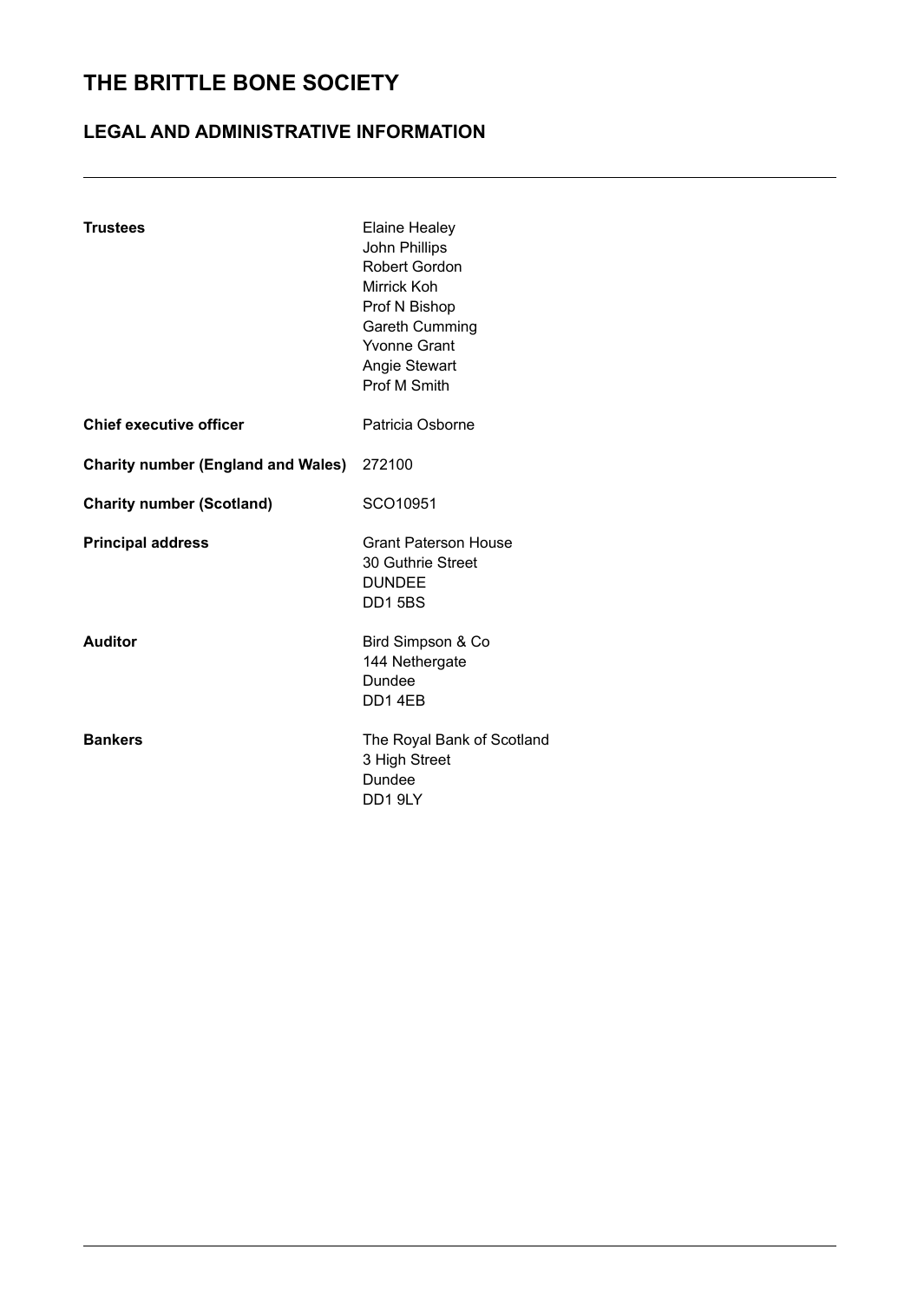### **CONTENTS**

|                                         | Page           |
|-----------------------------------------|----------------|
| Trustees' report                        | $1 - 6$        |
| Statement of Trustees' responsibilities | $\overline{7}$ |
| Independent auditor's report            | $8 - 10$       |
| Statement of financial activities       | $11 - 12$      |
| <b>Balance sheet</b>                    | 13             |
| Notes to the financial statements       | 14 - 26        |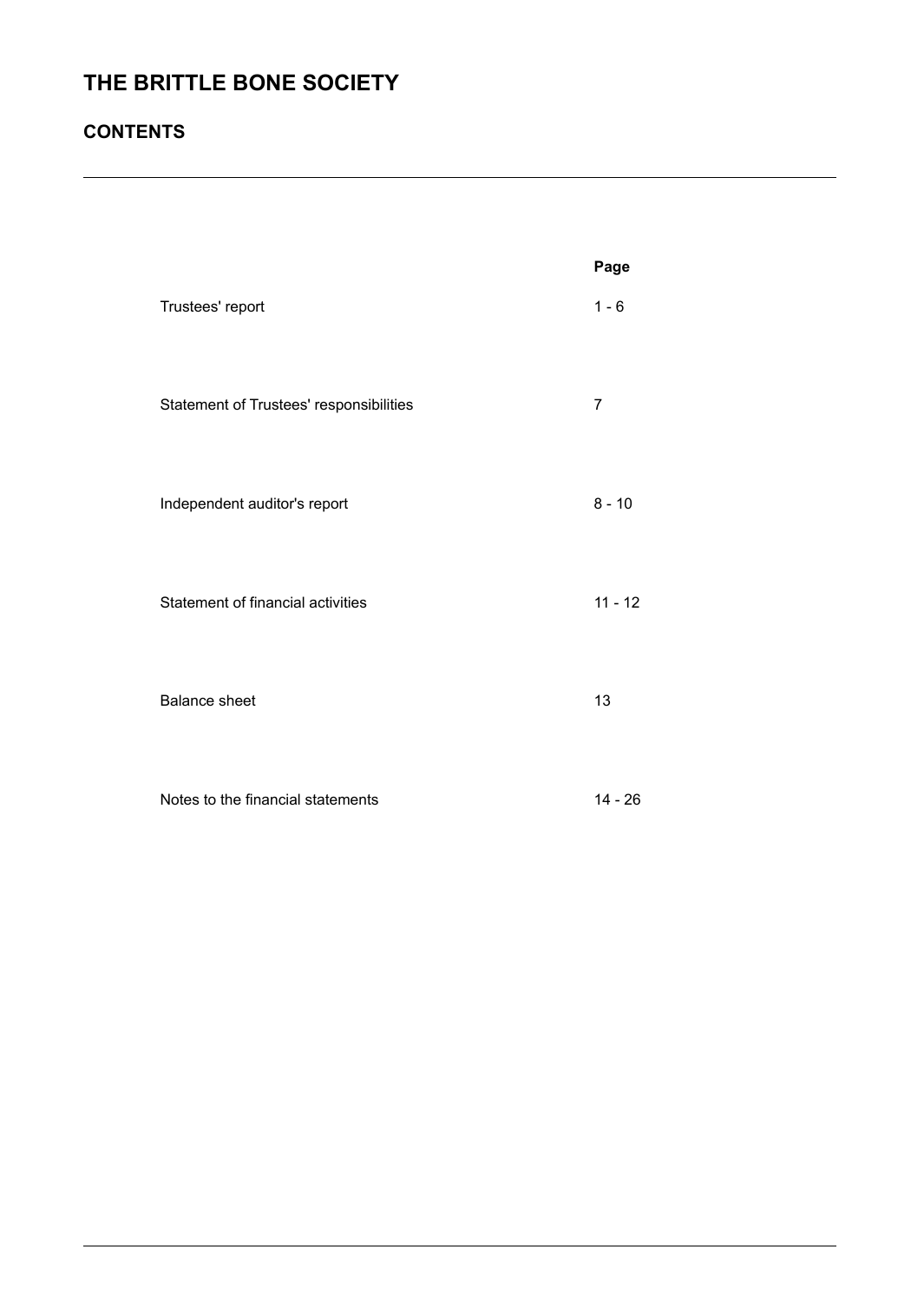## **TRUSTEES' REPORT**

### *FOR THE YEAR ENDED 31 MARCH 2021*

The Trustees present their report and financial statements for the year ended 31 March 2021.

The financial statements have been prepared in accordance with the accounting policies set out in note 1 to the financial statements and comply with the Charity's constitution, the Charities Act 2011, the Charities and Trustee Investment (Scotland) Act 2005, the Charities Accounts (Scotland) Regulations 2006 (as amended) and "Accounting and Reporting by Charities: Statement of Recommended Practice applicable to charities preparing their accounts in accordance with the Financial Reporting Standard applicable in the UK and Republic of Ireland (FRS 102)" (as amended for accounting periods commencing from 1 January 2019).

#### **Objectives and activities**

The objectives of The Brittle Bone Society (the "Charity") are to advance research into the causes, inheritance and management of Osteogenesis Imperfecta ("OI") and similar bone disorders. The Charity also provides advice, support and financial assistance to anyone affected by OI.

Our Aims are:

To decrease the level of isolation felt by people living with OI Increase the level of independence of people living with OI To increase opportunities for individuals to take charge of their own health

The Trustees have paid due regard to guidance issued by the Charity Commission in deciding what activities the Charity should undertake and highlight the main strands of these activities below.

#### **Achievements and performance**

#### *Information*

The charity founder Dr Margaret Grant MBE sadly passed away in December 2020 and the Society suitably commemorated her passing with a series of online tributes. The charity intend to set up a legacy award in her memory in due course.

We continue to deliver improved educational events for all ages offering friendship and networking opportunities virtually. Face to face events were curtailed due to the worldwide pandemic from March 2020. We work closely with the NHS Highly Specialised Service Centres (HSS) for OI, our Medical Advisory Board (MAB) and the POINT Team.

We continued to increase and refine our social media footprint to make information about OI more accessible. We maintained updates to our website, which continue to offer more information about OI. We maintained our collaboration with healthcare professionals from the NHS Highly Specialised Centres, as well as developing our links with Adult Clinics to create new factsheets and to update our existing factsheets. We increased our library of educational talks and films on YouTube. We continued continued to develop our series of member Blogs. The Charity's "E-Zine" newsletter is emailed to over 1000 people each month.

Trustees agreed to award a small fee to contributors for writing articles and blogs to demonstrate full recognition of their time and expertise, noting that many of our members are now embarking on careers as disability spokespersons' advocates.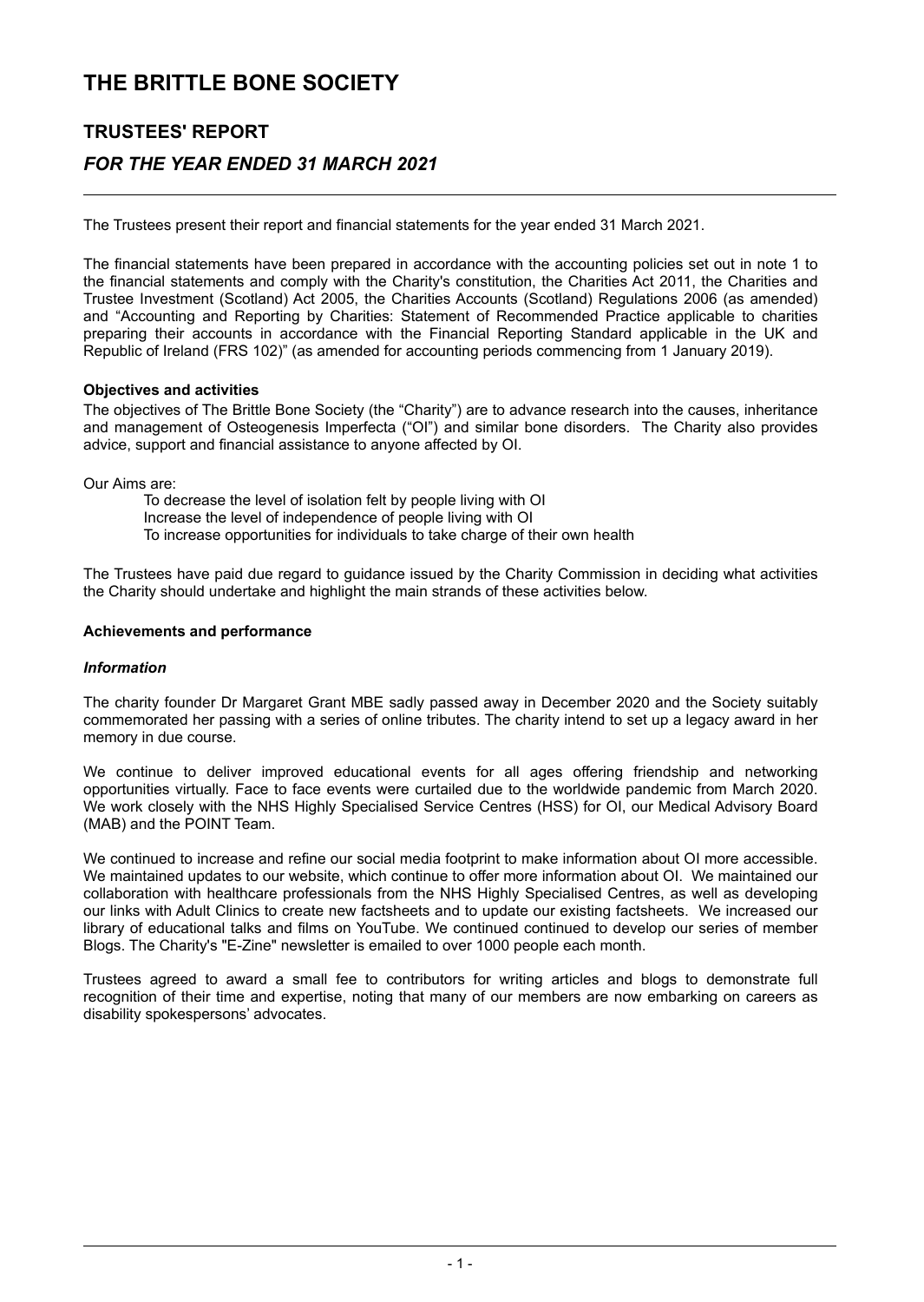## **TRUSTEES' REPORT (CONTINUED)** *FOR THE YEAR ENDED 31 MARCH 2021*

#### *Events and Projects*

Annual Family Conference and AGM was held online in September 2020: The event offered a varied mix of healthcare professionals talks and sessions from individual members. We noted a higher percentage of delegates registered who had not previously attended in person. Of significant importance the Charity Trustee Board resolved to amend the Charity's legal status to 'incorporated' and this came into effect March 2021, this was presented at the online AGM in September 2020 and was agreed by the membership. A Q&A factsheet was distributed to all members beforehand to set out clearly the reasons for doing this and the assurance that the Charity's overall mission to offer direct support would remain intact. There is significant administration work associated with this and will present a degree of additional work to staff to ensure this is covered appropriate with minimal impact on operations. All of the legal work involved is kindly provided pro bono by Jones Day Law firm. At the AGM the members agreed that the charity would be incorporated. As a result a limited company called Brittle Bone Society (BBS) was incorporated at Companies House on 13 October 2020. The new company was registered with OSCR on 22 March 2021 under the new charity number SC050854. Over the course of the current year the assets, liabilities and activities of the charity will be transferred over.

Our online conference covered activity for our Cool Bones youngsters for 11-15 year olds which BBC Children in Need have supported for the last 7 years and Kids Club for 0 to 10 year old. Both projects recognise the need to maintain contact with these age groups which was a challenge being covered online. Regrettably our Outdoor OI CAN Event had to be postponed due to Covid: This event which is for all age groups was held at the Calvert Trust in May 2019, was planned for 2020 and subsequently cancelled in 2021.

#### *Wheelchairs and Equipment and Financial Assistance*

The Charity operates an application system for financial assistance towards wheelchairs and equipment. Applications must be made in writing and supported by a relevant professional (general and occupational therapist), along with a quote from the supplier. Each application is reviewed by our CEO and summary anonymised information is supplied to the Trustees. The onset of the global pandemic has had a considerable impact of funds usually received and amounts have been reduced and look set to be increasingly difficult to obtain.

We intend to continue to offer subsidised entry to our ever increasing list of educational and networking events.

#### *Kids Hospital Packs*

The Charity gained funding for hospital information packs to be delivered to children in hospitals. These packs have proven to be particularly successful and popular with our younger members, evidenced by the number of requests we receive for the packs. Ollie the OI Owl mascot is proving popular with children. Additional goody bags including Christmas gifts were distributed to children during the pandemic.

#### *Research*

The Charity continues to be involved in research areas relevant to OI, guided by our Scientific Advisory Board and as reflected in our own research findings about areas that members note of importance. All the trials and studies we are involved in are listed on our website. Many of the 2nd tranche of BBS funded Research Projects awarded in September 2019 were paused due to the pandemic. Trustees decided to close the research grant due to the pandemic and when the new SAB Chair is installed in September 2021 the Board hope to announce the date for re-opening this fund.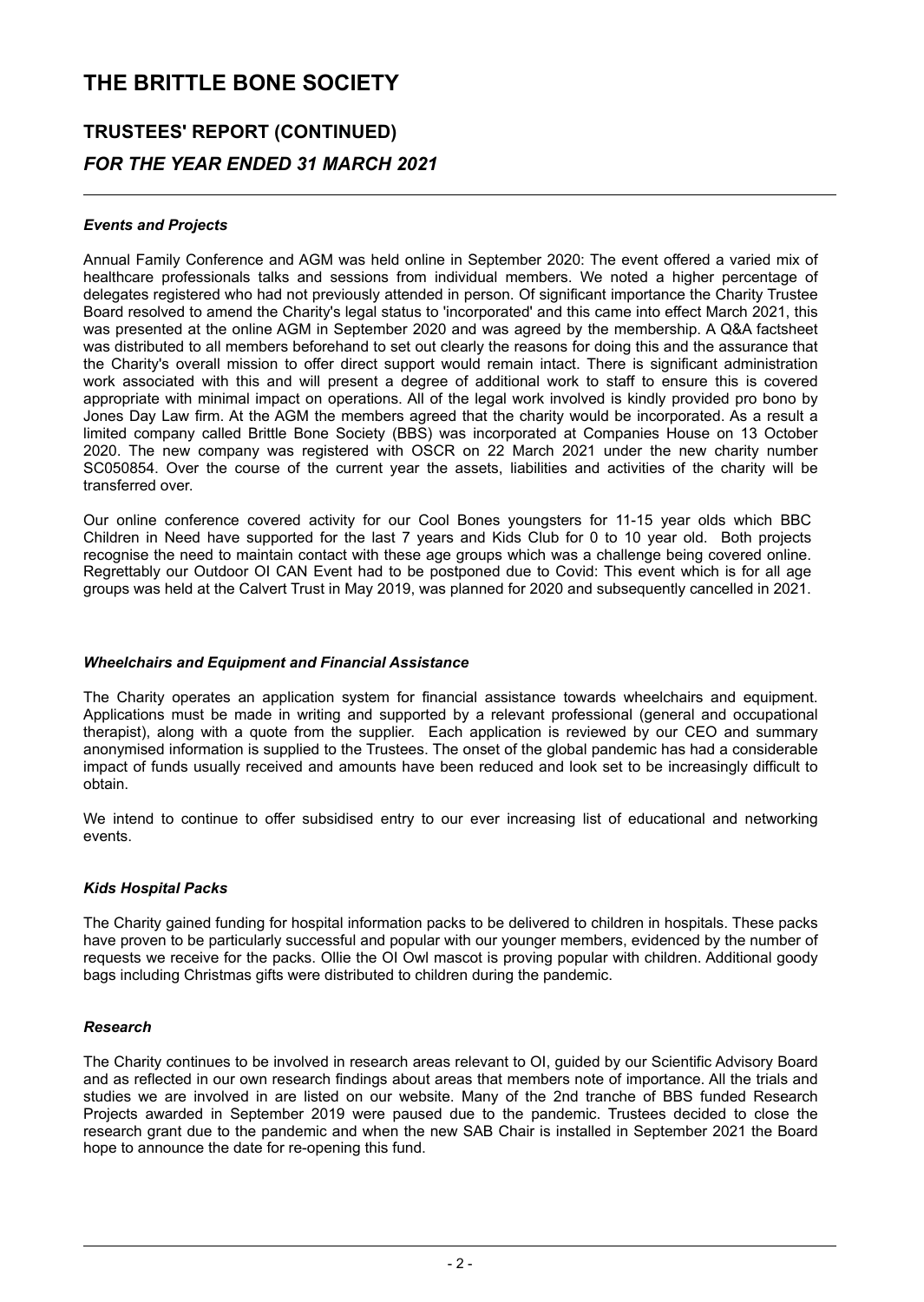## **TRUSTEES' REPORT (CONTINUED)** *FOR THE YEAR ENDED 31 MARCH 2021*

#### *Awareness Raising and Advocacy*

The Charity endeavours in almost all of its activities to raise awareness of OI and other rare bone diseases.

We are the voice of the people with OI – taking part in relevant policy consultations.

Adult OI Services: The project to scope a proposal to call for an Adult OI commissioned service culminated in contributing to a proforma exercise with NHS England - and the initial outcome seems hopeful.

Lack of clinical care guidelines continues to hamper our progress. We are working with WPP and have developed a small working group in 2021 to look at devising a care pathway. Various leading healthcare professionals, lay personnel and staff will be involved in this project.

Surveys: We set up patient groups to help us devise surveys: two for Covid (1 in September 2020 and a follow up in April 2021). We also developed an Independent Living Survey in 2021. Initial findings from the first Covid survey were reported at the Charity's Conference in 2020. The full results from both Covid surveys and Independent Living survey are being analysed - the second Covid survey and the Independent Living survey were sponsored by Alexion Pharmaceutical.

History Bones: University of Dundee connected back again with BBS and invited the CEO to serve on the board to look at this project funded by the Wellcome Trust.

PIP: Our work on the conditions insight booklet - explaining the wider impact of living with OI. This helpful information now available to assessors is readily available to help them make more informed decisions about claimants who present with OI. Capita continue to invite our charity to attend working group meetings to ensure clear information on rare conditions is being suitably shared.

#### *Subscriptions & Third Party Affiliations*

The Charity holds membership and affiliation of a number of relevant organisations including Genetic Alliance, EURORDIS, SCVO, NIRDP, NCVO, and the Society for Endocrinology. These associations help the Charity comment on issues affecting our members, such as the UK Rare Disease Plan and changes to national health policy.

The Charity continues to maintain relations with OIF (Osteogenesis Imperfecta Foundation) in the USA and with OIFE (Osteogenesis Imperfecta Federation Europe), thereby maintaining and building links at home and abroad with other organisations with similar objectives.

#### **Income**

There is a wide mix of potential funding sources and the best way of securing funds is judged on a case-by case basis. We look to cover the cost of events from outside sources, allowing us to increase the spread of services offered by the charity's own resources. The Charity continues to explore and apply to various funding institutions and continues to seek out relevant sponsorship in particular to boost its wheelchair fund. All of this has been significantly impacted by the effects of the pandemic and we expect this to have repercussions in the following year. Particular funders have reduced the amounts usually awarded and some have closed. The drop in fundraising from all other sources has also been curtailed due to the global pandemic. We have been alerted to some legacy funding which has been welcomed albeit this generally takes some considerable time to process and come through.

#### **Expenditure**

As a small-medium sized Charity with limited resources we ensure that all donations are spent as efficiently and effectively as possible. We did not use the offices of our Vice Chair John Phillips of Jones Day in London to host our Trustee meetings and other beneficial meetings. Due to Covid all governance meetings/board meetings and other events usually generating cost have been undertaken online and generated considerable cost savings.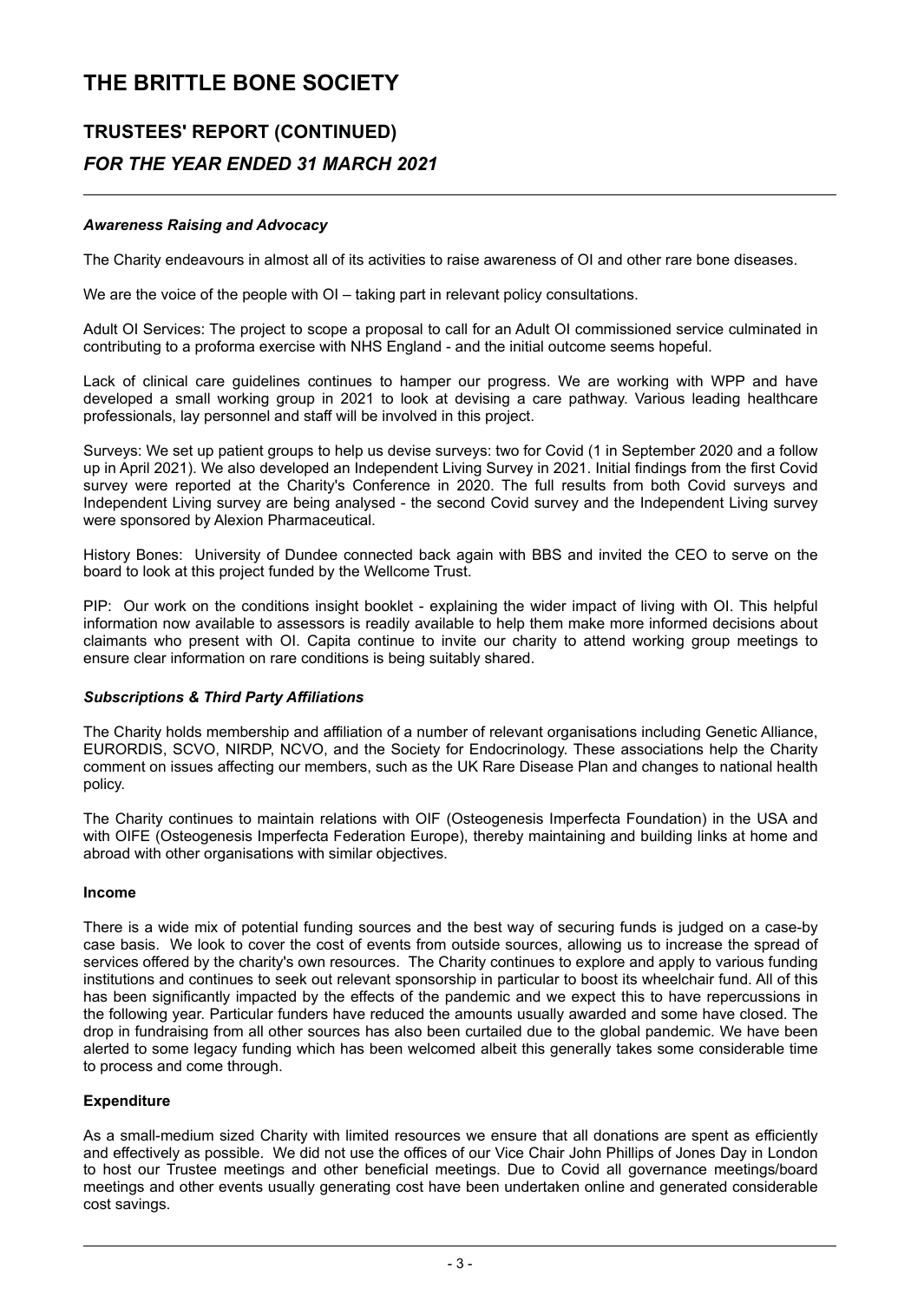### **TRUSTEES' REPORT (CONTINUED)** *FOR THE YEAR ENDED 31 MARCH 2021*

#### *Fundraising*

The Charity is grateful to all its supporters and fundraisers. 2020 was a challenging year for fundraising with many events such as marathons being curtailed. The Charity continues to cooperate closely with its long-term supporters and encourages new fundraisers. The Charity remain grateful for Facebook donations and other donations that were indeed possible.

The practice of fundraising to co-fund equipment or services continues.

#### *Pharma Funding*

We gained grant funds from Alexion, Mereo Biopharma and Kyowa Kirin for various projects other than Conference sponsorship.

#### *Sponsorship*

The level of this support has been consistent since 2015. Our online conference did not warrant any opportunity to gain sponsorship in this year's period.

#### **Going Concern**

The level of unrestricted funds is greater than required in the reserves policy set by the Trustees and consequently, the Trustees have a reasonable expectation that the Charity will continue in operational existence for the immediate foreseeable future and have therefore, used the going concern basis in preparing the financial statements.

Particular consideration has been given to financial matters with the uncertainty surrounding the Covid-19 pandemic and consequential effects upon income levels. The Trustees will continue to monitor this situation closely, and react to changing circumstances as required.

#### **Financial review**

The financial statements show that the charity had a deficit of £11,306 during the year (2020 - deficit £66,908). Total income for the year was £191,770 (2020 - £286,957). Expenditure for the year was £203,258 (2020 - £353,762).

The pandemic curtailed the majority of the fundraising events scheduled for the year which had a detrimental effect on the donations and fundraising income for the year. Moving the annual conference on-line for the year as well as other meetings did mean that savings could be made.

The trustees are satisfied with the financial position of the society as look towards the forthcoming year ahead.

#### **Reserves Policy**

It is the policy of the Charity that unrestricted funds which have not been designated for a specific use should be maintained at a level equivalent to between three and six months' expenditure. The Trustees consider that reserves at this level will ensure that, in the event of a significant drop in funding, they will be able to continue the Charity's current activities while consideration is given to ways in which additional funds may be raised.

This level of reserves has been maintained throughout the year.

The Trustees have assessed the major risks to which the Charity is exposed, and are satisfied that systems are in place to mitigate exposure to the major risks.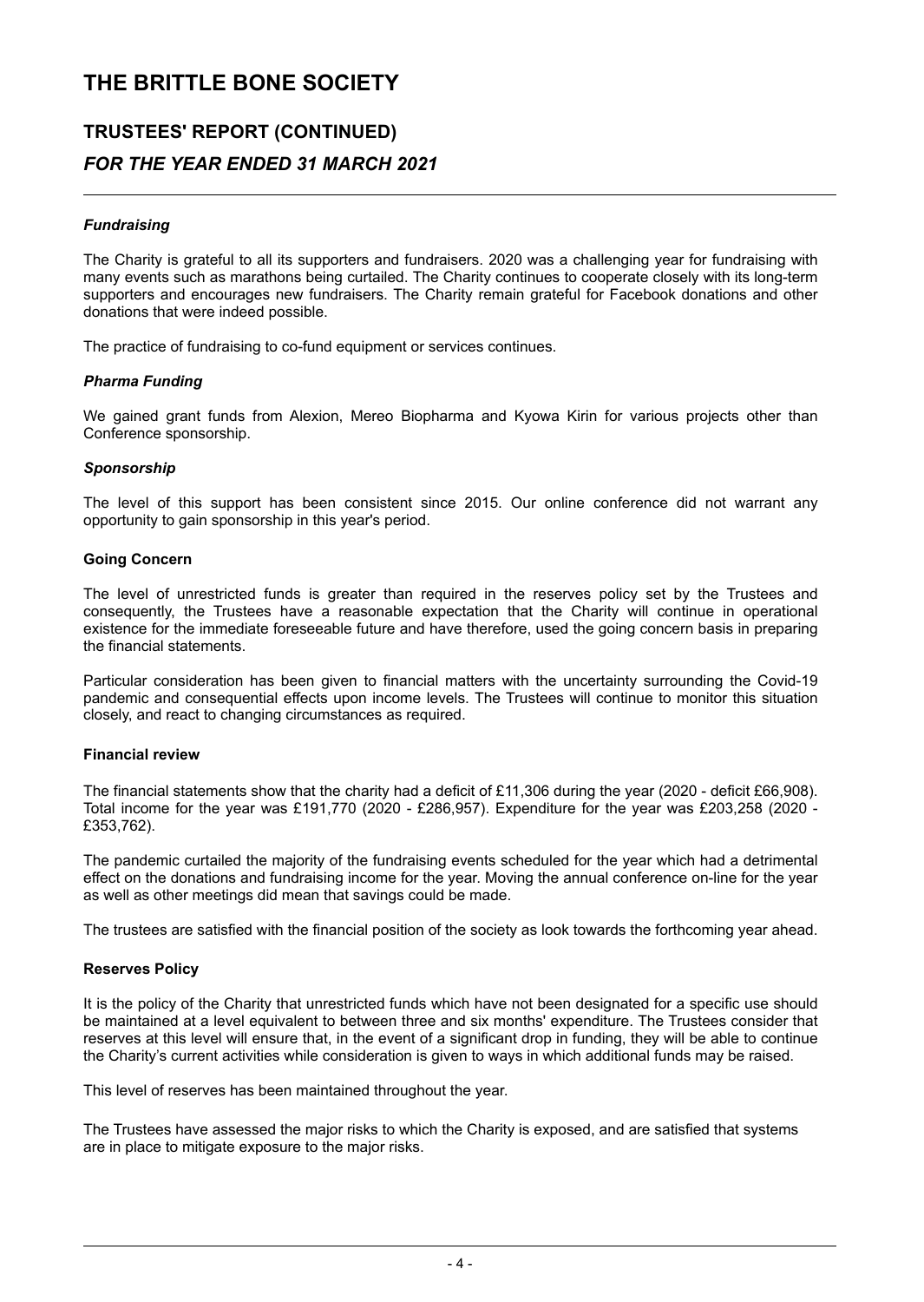# **TRUSTEES' REPORT (CONTINUED)**

## *FOR THE YEAR ENDED 31 MARCH 2021*

#### **Plans for the future**

#### **Altered Operational Plan Schedule (due to Covid)**

In 2020 we had planned to continue with our Pilot Projects launched 2019: OI Can Outdoor Activity Weekend Healthy Living Workshops Library of Podcasts Peer support Blogs

Due to Covid-19 this has not yet been possible,

Staff have been working from home since 23rd March 2020

Staff are offering a wide range of Virtual Support Events which have been largely run by volunteer

members:

- Informal Chat Room Sessions
- Pub Quizzes
- Singalong and music
- Education sessions e.g introductory course on sign language
- Keep fit and exercise tailored to suit wheelchair users
- NHS healthcare update webinars featuring our own NHS colleagues members of our medical board

All of the above ensures our members, whom largely fall within the vulnerable group, have been kept abreast of any relevant updates and are given a wide range of support.

#### **Structure, governance and management**

As the Charity is active throughout the United Kingdom it is registered with both the Charity Commission and the Office of the Scottish Charity Regulator. It is unincorporated and governed by its constitution.

The Trustees who served during the year and up to the date of signature of the financial statements were:

Elaine Healey John Phillips Robert Gordon Mirrick Koh Prof N Bishop Gareth Cumming Yvonne Grant Angie Stewart Prof M Smith

Nominations for trustees can be made by any member of the charity and are are voted upon at the AGM. On election or adoption Trustees are supplied with the relevant publications from the Charity Commission and the Office of the Scottish Charity Regulator. The Charity supplies full job descriptions for Trustees and office bearers, copies of the constitution and other policy documents relevant to the governance of the Charity.

Trustees are encouraged to contact the appropriate regulator or, if necessary, other sources of information should they have any enquiries.

Trustees are also required to sign a Declaration Form confirming that they are not in any way legally disqualified from serving.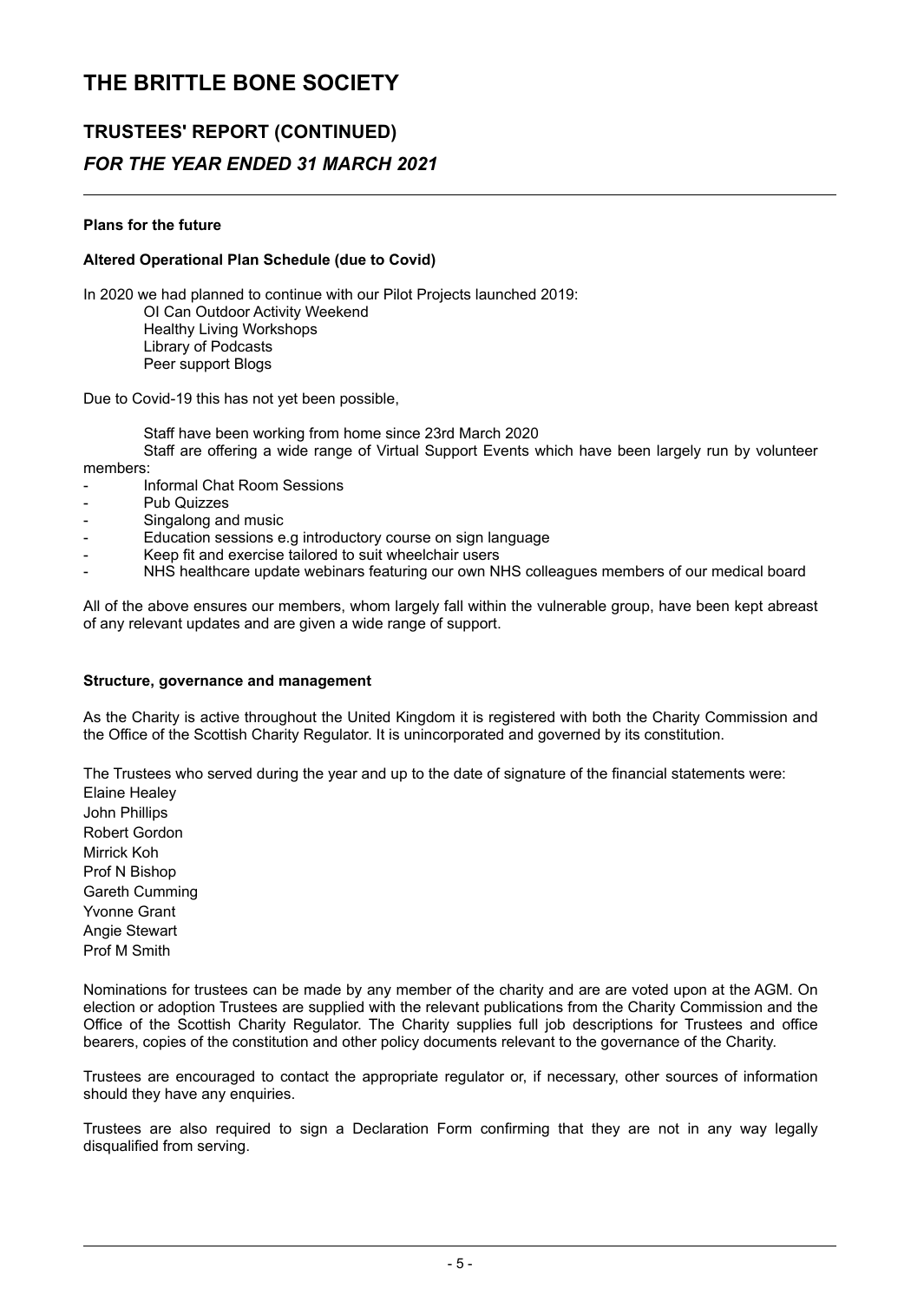### **TRUSTEES' REPORT (CONTINUED)**  *FOR THE YEAR ENDED 31 MARCH 2021*

#### **Key management personnel**

As a small Charity the key management personnel consists of the trustees, the Chief Executive and all the other staff. They are responsible for directing, controlling, running and operating the charity on a day to day basis.

The salaries are disclosed in note 10 of the accounts. The pay of the senior staff is reviewed annually along with other staff members, having regard to general pay inflation and budget constraints.

#### **Volunteers**

Outside of the head office, the Charity relies on volunteers throughout the UK to help raise funds and provide peer support for others affected by Osteogenesis Imperfecta.

#### **Strategic Planning**

The current strategic plan runs from 2019 to 2021. The charity plan to launch their 2022 strategic plan at the online conference September 2021.

#### **Membership**

Membership of the Charity is open to individuals over the age of 18 years and organisations who are interested in furthering the work of the Charity and who have paid the appropriate annual subscription.

#### **Data Protection and Disclosures**

The Charity continues to adhere to Data Protection principles. The Charity ensures all Staff and key Trustees complete child protection training and are complying fully with PVG Scheme, and includes self declaration forms for any volunteers or back office personnel.

#### **Meetings and Administration**

The Trustees meet at least three or more times per year depending on the business to be considered. Decisions are made based on motions, duly proposed and seconded, either at the meeting or resolutions in writing. Motions are carried on a simple majority of the Trustees attending and voting. This is subject to the constitutional requirement that a minimum of five Trustees must be present at any meeting. In addition the Chair, Vice Chair, Secretary and Treasurer together with the Chief Executive Officer prepare regular reports for the Trustees.

All Trustees give up their time freely and no Trustee received remuneration in the year. Details of Trustees expenses are disclosed in note 9.

The Trustees administer and manage the Charity and employ a Chief Executive Officer to manage the day-today operations. Whilst the Chief Executive Officer is normally in attendance at the meetings of the Trustees, she has no voting rights, her participation being on an ex-officio basis. The CEO regularly emails and discusses and consults with the Chairman, Secretary and Treasurer on operational matters.

#### **Disclosure of information to auditor**

Each of the Trustees has confirmed that there is no information of which they are aware which is relevant to the audit, but of which the auditor is unaware. They have further confirmed that they have taken appropriate steps to identify such relevant information and to establish that the auditor is aware of such information.

The Trustees' report was approved by the Board of Trustees.

Euune Fienn

**Elaine Healey**  Trustee Dated: 24TW JWY,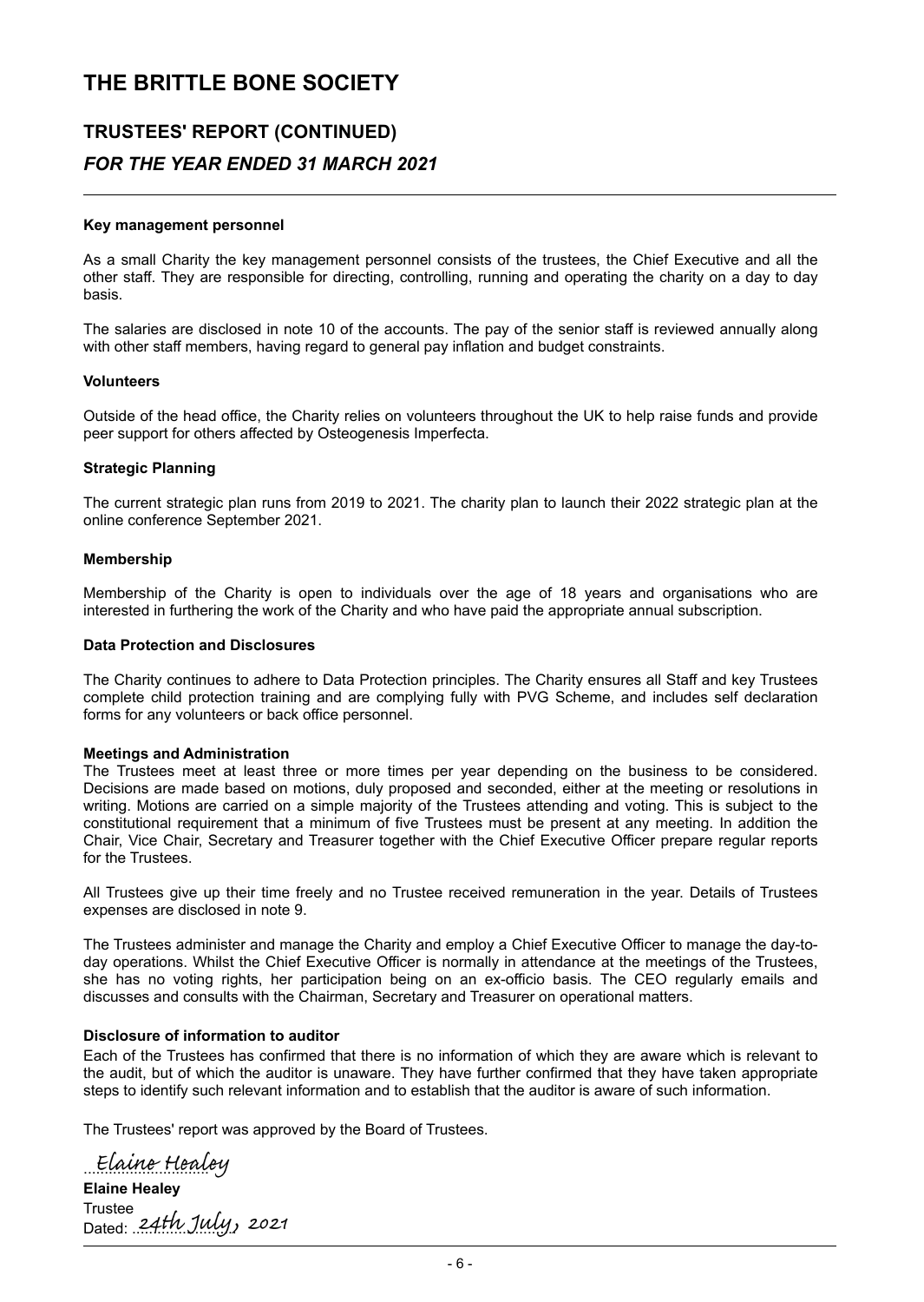### **STATEMENT OF TRUSTEES' RESPONSIBILITIES**

### *FOR THE YEAR ENDED 31 MARCH 2021*

The Trustees are responsible for preparing the Trustees' Report and the financial statements in accordance with applicable law and United Kingdom Accounting Standards (United Kingdom Generally Accepted Accounting Practice).

The law applicable to charities in England and Wales and in Scotland requires the Trustees to prepare financial statements for each financial year which give a true and fair view of the state of affairs of the Charity and of the incoming resources and application of resources of the Charity for that year.

In preparing these financial statements, the Trustees are required to:

- select suitable accounting policies and then apply them consistently;

- observe the methods and principles in the Charities SORP;

- make judgements and estimates that are reasonable and prudent;

- state whether applicable accounting standards have been followed, subject to any material departures disclosed and explained in the financial statements; and

- prepare the financial statements on the going concern basis unless it is inappropriate to presume that the charity will continue in operation.

The Trustees are responsible for keeping sufficient accounting records that disclose with reasonable accuracy at any time the financial position of the Charity and enable them to ensure that the financial statements comply with the Charities Act 2011, the Charity (Accounts and Reports) Regulations 2008, the Charities and Trustee Investment (Scotland) Act 2005, the Charities Accounts (Scotland) Regulations 2006 (as amended) and the provisions of the trust deed. They are also responsible for safeguarding the assets of the Charity and hence for taking reasonable steps for the prevention and detection of fraud and other irregularities.

The trustees are responsible for the maintenance and integrity of the charity and financial information included on the charity's website. Legislation in the United Kingdom governing the preparation and dissemination of financial statements may differ from legislation in other jurisdictions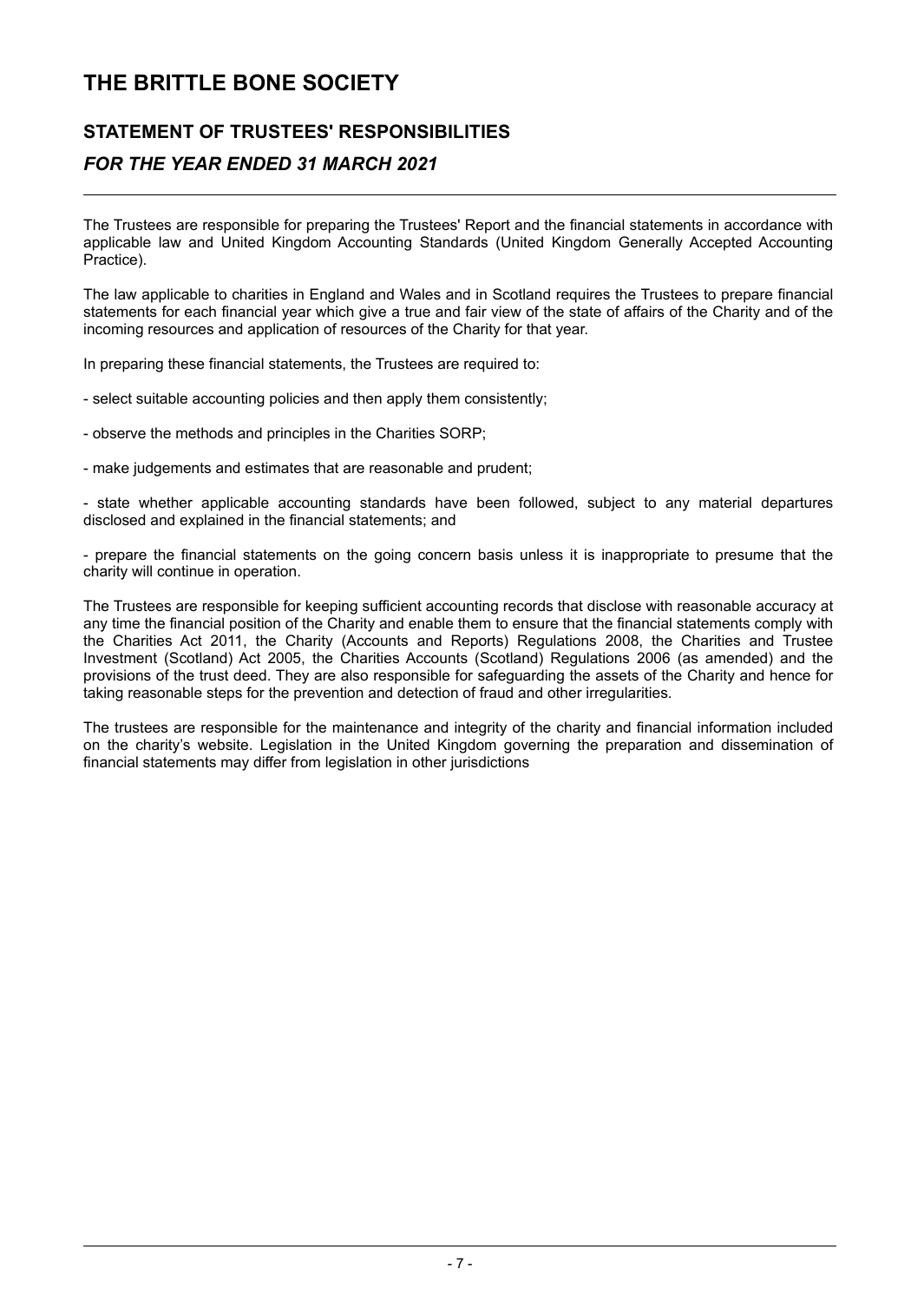### **INDEPENDENT AUDITOR'S REPORT**

### **TO THE TRUSTEES OF THE BRITTLE BONE SOCIETY**

#### **Opinion**

We have audited the financial statements of The Brittle Bone Society (the 'Charity') for the year ended 31 March 2021 which comprise the statement of financial activities, the balance sheet and the notes to the financial statements, including a summary of significant accounting policies. The financial reporting framework that has been applied in their preparation is applicable law and United Kingdom Accounting Standards, including Financial Reporting Standard 102 *The Financial Reporting Standard applicable in the UK and Republic of Ireland* (United Kingdom Generally Accepted Accounting Practice).

In our opinion, the financial statements:

- give a true and fair view of the state of the charity's affairs as at 31 March 2021 and of its incoming resources and application of resources, for the year then ended;
- have been properly prepared in accordance with United Kingdom Generally Accepted Accounting Practice; and
- have been prepared in accordance with the requirements of the Charities Act 2011, the Charities and Trustee Investment (Scotland) Act 2005 and regulation 8 of the Charities Accounts (Scotland) Regulations 2006 (as amended).

#### **Basis for opinion**

We conducted our audit in accordance with International Standards on Auditing (UK) (ISAs (UK)) and applicable law. Our responsibilities under those standards are further described in the Auditor's responsibilities for the audit of the financial statements section of our report. We are independent of the Charity in accordance with the ethical requirements that are relevant to our audit of the financial statements in the UK, including the FRC's Ethical Standard, and we have fulfilled our other ethical responsibilities in accordance with these requirements. We believe that the audit evidence we have obtained is sufficient and appropriate to provide a basis for our opinion.

#### **Conclusions relating to going concern**

We have nothing to report in respect of the following matters in relation to which the ISAs (UK) require us to report to you where:

- the Trustees' use of the going concern basis of accounting in the preparation of the financial statements is not appropriate; or
- the Trustees have not disclosed in the financial statements any identified material uncertainties that may cast significant doubt about the Charity's ability to continue to adopt the going concern basis of accounting for a period of at least twelve months from the date when the financial statements are authorised for issue.

#### **Other information**

The Trustees are responsible for the other information. The other information comprises the information included in the annual report, other than the financial statements and our auditor's report thereon. Our opinion on the financial statements does not cover the other information and we do not express any form of assurance conclusion thereon.

In connection with our audit of the financial statements, our responsibility is to read the other information and, in doing so, consider whether the other information is materially inconsistent with the financial statements or our knowledge obtained in the audit or otherwise appears to be materially misstated. If we identify such material inconsistencies or apparent material misstatements, we are required to determine whether there is a material misstatement in the financial statements or a material misstatement of the other information. If, based on the work we have performed, we conclude that there is a material misstatement of this other information, we are required to report that fact.

We have nothing to report in this regard.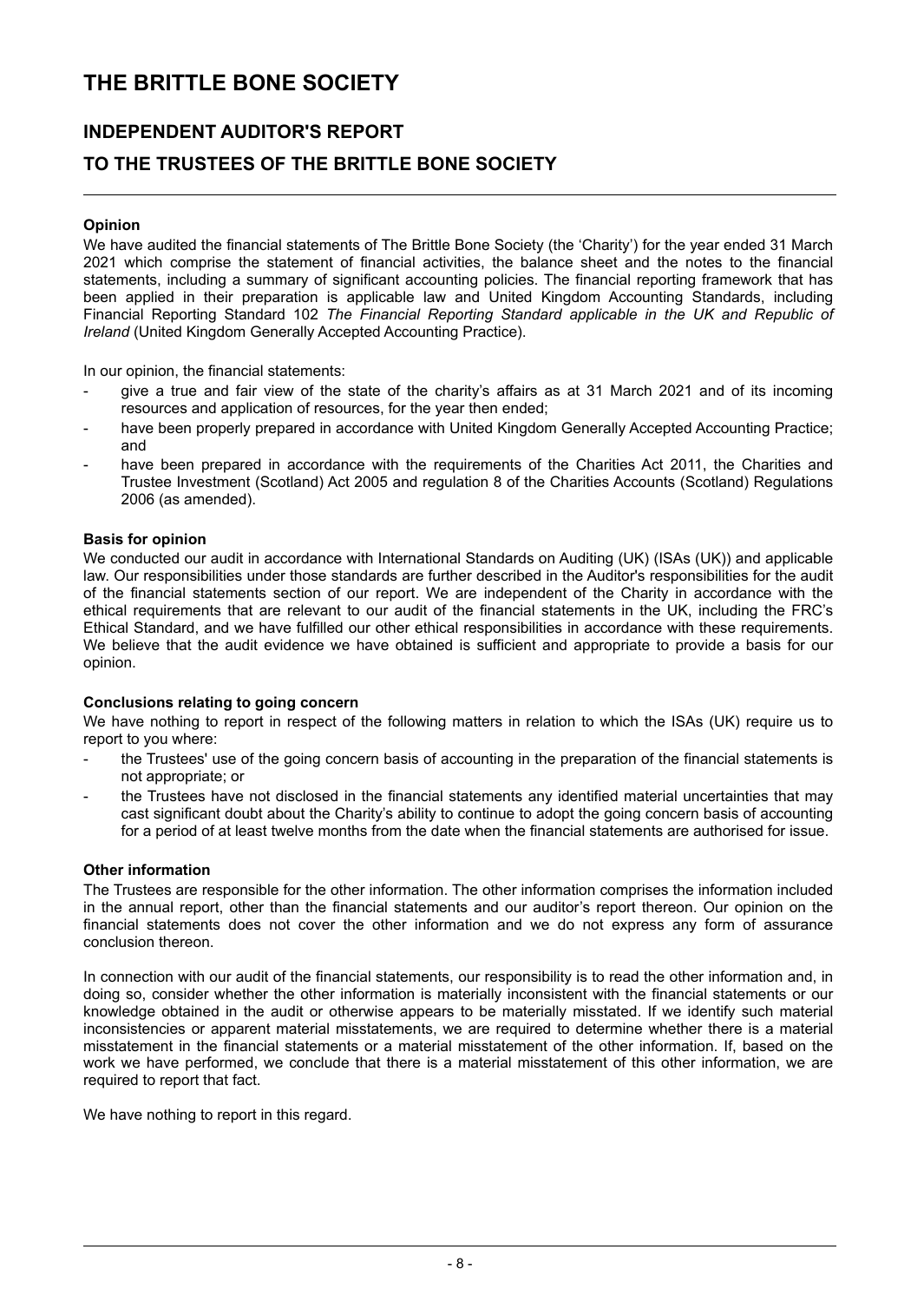## **INDEPENDENT AUDITOR'S REPORT (CONTINUED) TO THE TRUSTEES OF THE BRITTLE BONE SOCIETY**

#### **Matters on which we are required to report by exception**

We have nothing to report in respect of the following matters in relation to which the Charities (Accounts and Reports) Regulations 2008 and the Charities Accounts (Scotland) Regulations 2006 (as amended) require us to report to you if, in our opinion:

- the information given in the financial statements is inconsistent in any material respect with the Trustees' report; or
- sufficient and proper accounting records have not been kept; or
- the financial statements are not in agreement with the accounting records; or
- we have not received all the information and explanations we require for our audit.

#### **Responsibilities of Trustees**

As explained more fully in the Statement of Trustees' Responsibilities, the Trustees are responsible for the preparation of the financial statements and for being satisfied that they give a true and fair view, and for such internal control as the Trustees determine is necessary to enable the preparation of financial statements that are free from material misstatement, whether due to fraud or error.

In preparing the financial statements, the Trustees are responsible for assessing the Charity's ability to continue as a going concern, disclosing, as applicable, matters related to going concern and using the going concern basis of accounting unless the Trustees either intend to cease operations, or have no realistic alternative but to do so.

#### **Auditor's responsibilities for the audit of the financial statements**

We have been appointed as auditor under section 144 of the Charities Act 2011 and section 44(1)(c) of the Charities and Trustee Investment (Scotland) Act 2005 and report in accordance with the Acts and relevant regulations made or having effect thereunder.

Our objectives are to obtain reasonable assurance about whether the financial statements as a whole are free from material misstatement, whether due to fraud or error, and to issue an auditor's report that includes our opinion. Reasonable assurance is a high level of assurance, but is not a guarantee that an audit conducted in accordance with ISAs (UK) will always detect a material misstatement when it exists. Misstatements can arise from fraud or error and are considered material if, individually or in the aggregate, they could reasonably be expected to influence the economic decisions of users taken on the basis of these financial statements.

A further description of our responsibilities for the audit of the financial statements is located on the Financial Reporting Council's website at: http://www.frc.org.uk/auditorsresponsibilities. This description forms part of our auditor's report.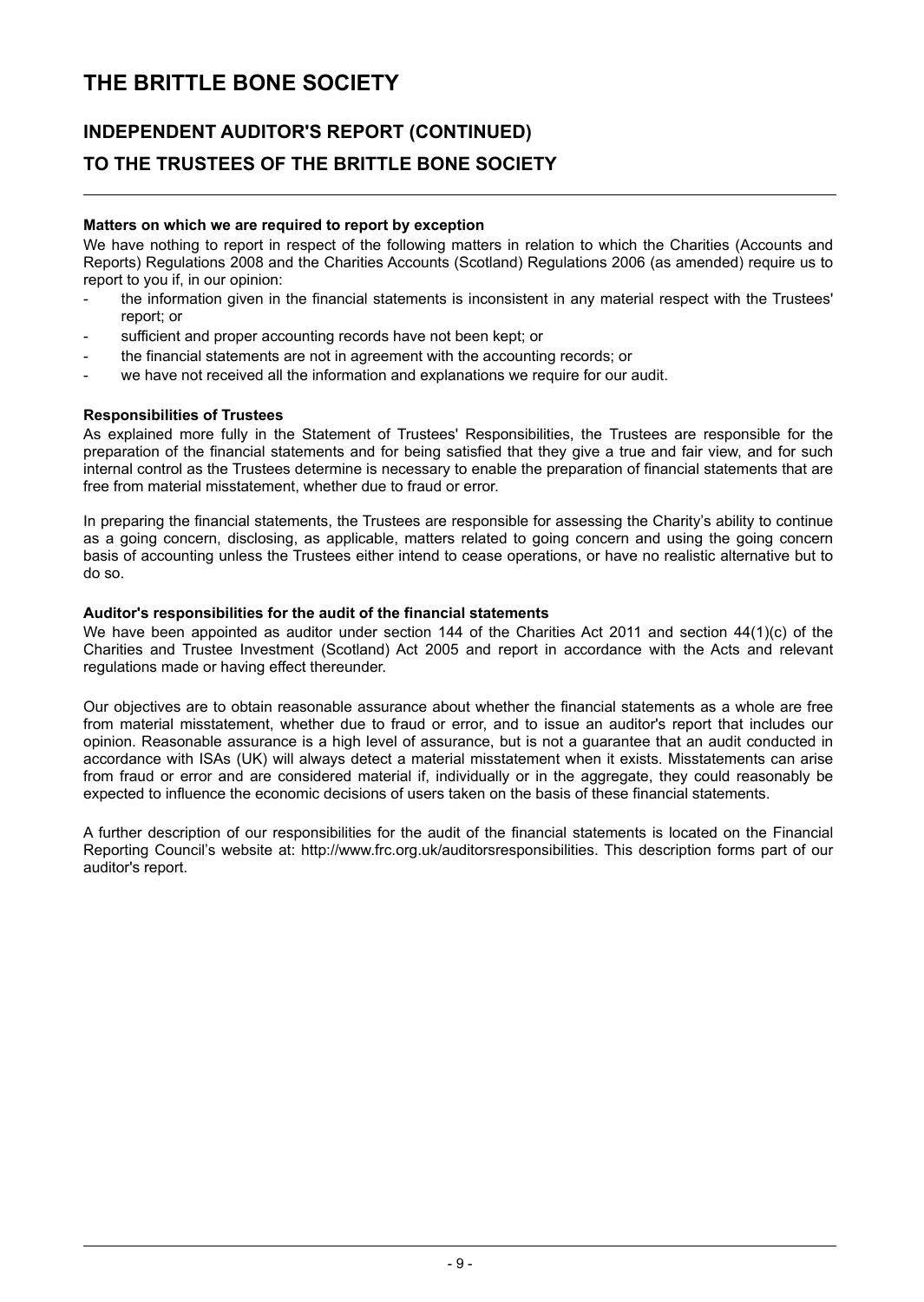## **INDEPENDENT AUDITOR'S REPORT (CONTINUED) TO THE TRUSTEES OF THE BRITTLE BONE SOCIETY**

#### **Use of our report**

This report is made solely to the charity's trustees, as a body, in accordance with part 4 of the Charities (Accounts and Reports) Regulations 2008 and regulation 10 of the Charities Accounts (Scotland) Regulations 2006. Our audit work has been undertaken so that we might state to the charity's trustees those matters we are required to state to them in an auditors' report and for no other purpose. To the fullest extent permitted by law, we do not accept or assume responsibility to anyone other than the charity and the charity's trustees as a body, for our audit work, for this report, or for the opinions we have formed.

Alison Wilson for Bird Simpson & Co

**Chartered Accountants Statutory Auditor** 144 Nethergate

**Bird Simpson & Co** .........................

Dundee DD1 4EB

Bird Simpson & Co is eligible for appointment as auditor of the Charity by virtue of its eligibility for appointment as auditor of a company under of section 1212 of the Companies Act 2006.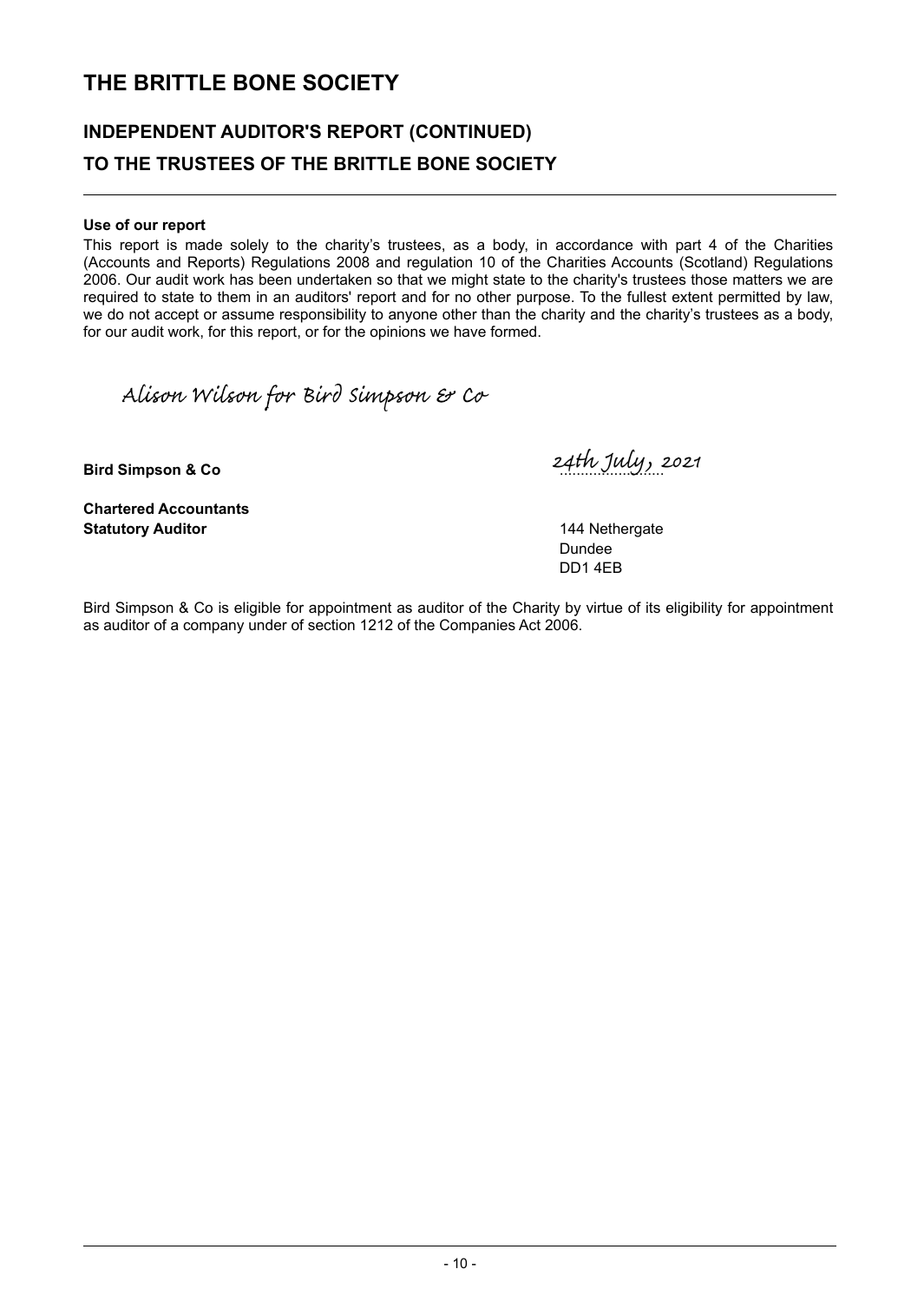## **STATEMENT OF FINANCIAL ACTIVITIES INCLUDING INCOME AND EXPENDITURE ACCOUNT**

*FOR THE YEAR ENDED 31 MARCH 2021*

| <b>Current financial year</b>                                               |                |                                  |                    |                   |              |           |
|-----------------------------------------------------------------------------|----------------|----------------------------------|--------------------|-------------------|--------------|-----------|
|                                                                             |                | <b>Unrestricted Unrestricted</b> |                    | <b>Restricted</b> | <b>Total</b> | Total     |
|                                                                             |                | funds                            | funds              | funds             |              |           |
|                                                                             |                |                                  | general designated |                   |              |           |
|                                                                             |                | 2021                             | 2021               | 2021              | 2021         | 2020      |
|                                                                             | <b>Notes</b>   | £                                | £                  | £                 | £            | £         |
| Income from:                                                                |                |                                  |                    |                   |              |           |
| Donations and legacies                                                      | 3              | 107,097                          |                    | 64,724            | 171,821      | 226,435   |
| Other trading activities                                                    | 4              | 19,848                           |                    |                   | 19,848       | 59,979    |
| Investments                                                                 | 5              | 101                              |                    |                   | 101          | 543       |
| <b>Total income</b>                                                         |                | 127,046                          |                    | 64,724            | 191,770      | 286,957   |
| Expenditure on:                                                             |                |                                  |                    |                   |              |           |
| Raising funds                                                               | 6              | 51,778                           |                    |                   | 51,778       | 57,755    |
| Charitable activities                                                       | $\overline{7}$ | 89,034                           | 1,510              | 60,936            | 151,480      | 296,007   |
| <b>Total resources expended</b>                                             |                | 140,812                          | 1,510              | 60,936            | 203,258      | 353,762   |
| Net (outgoing)/incoming resources<br>before transfers                       |                | (13, 766)                        | (1,510)            | 3,788             | (11, 488)    | (66, 805) |
| Gross transfers between funds                                               |                | (109, 196)                       | 99,470             | 9,726             |              |           |
| Net (expenditure)/income for the year/<br>Net (outgoing)/incoming resources |                | (122, 962)                       | 97,960             | 13,514            | (11, 488)    | (66, 805) |
| Other recognised gains and losses<br>Other gains or losses                  | 11             | 182                              |                    |                   | 182          | (103)     |
| Net movement in funds                                                       |                | (122, 780)                       | 97,960             | 13,514            | (11, 306)    | (66, 908) |
| Fund balances at 1 April 2020                                               |                | 285,568                          | 47,040             | 40,315            | 372,923      | 439,831   |
| Fund balances at 31 March 2021                                              |                | 162,788                          | 145,000            | 53,829            | 361,617      | 372,923   |

The statement of financial activities includes all gains and losses recognised in the year.

All income and expenditure derive from continuing activities.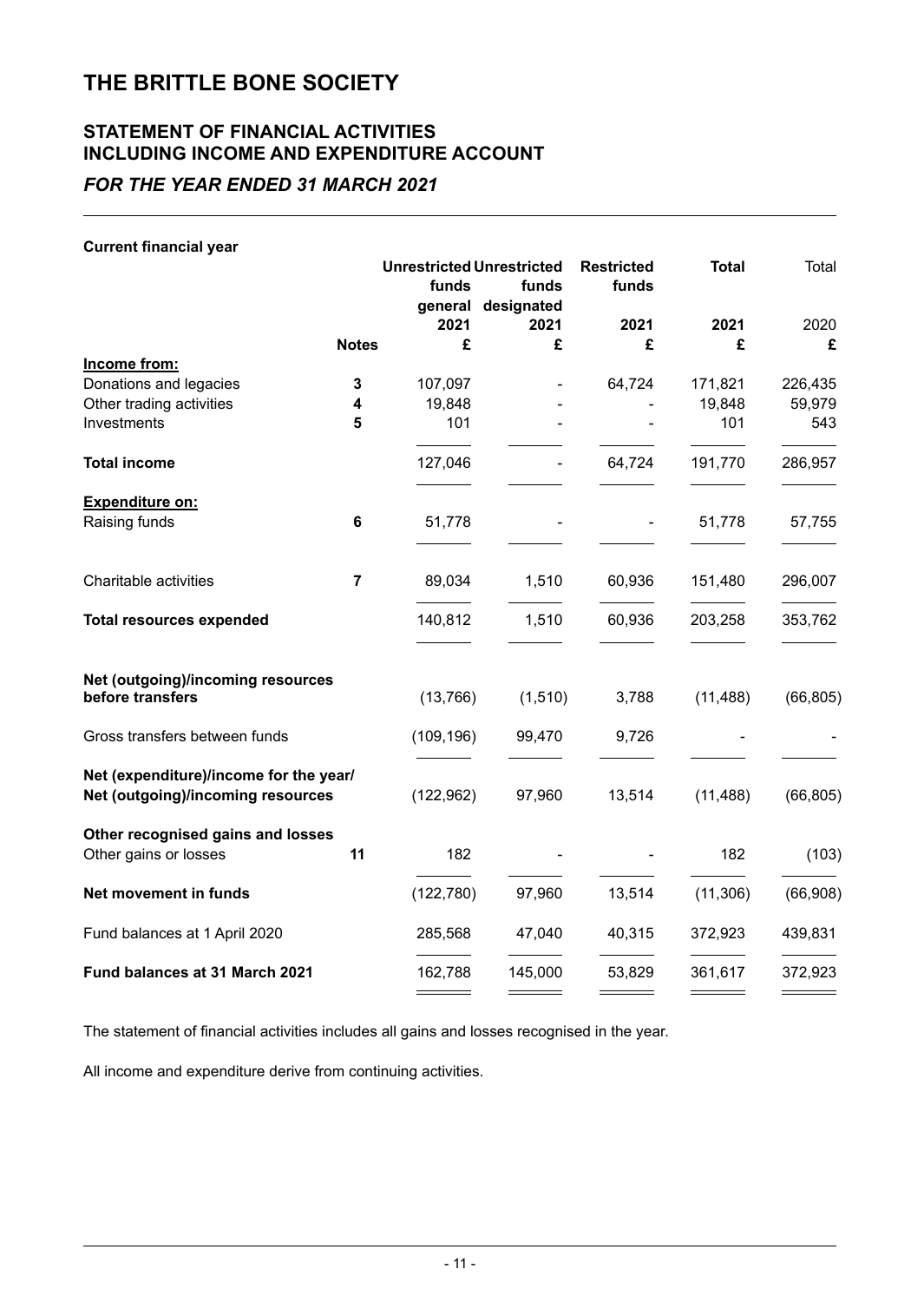### **STATEMENT OF FINANCIAL ACTIVITIES (CONTINUED) INCLUDING INCOME AND EXPENDITURE ACCOUNT**

### *FOR THE YEAR ENDED 31 MARCH 2021*

#### **Prior financial year**

|                                                    |                | <b>Unrestricted Unrestricted</b> |                    | <b>Restricted</b> | <b>Total</b>      |  |
|----------------------------------------------------|----------------|----------------------------------|--------------------|-------------------|-------------------|--|
|                                                    |                | funds                            | funds              | funds             |                   |  |
|                                                    |                |                                  | general designated |                   |                   |  |
|                                                    |                | 2020                             | 2020               | 2020              | 2020              |  |
|                                                    | <b>Notes</b>   | £                                | £                  | £                 | £                 |  |
| Income from:                                       |                |                                  |                    |                   |                   |  |
| Donations and legacies<br>Other trading activities | 3<br>4         | 133,429<br>48,767                |                    | 93,006<br>11,212  | 226,435<br>59,979 |  |
| Investments                                        | 5              | 543                              |                    |                   | 543               |  |
| <b>Total income</b>                                |                | 182,739                          |                    | 104,218           | 286,957           |  |
|                                                    |                |                                  |                    |                   |                   |  |
| <b>Expenditure on:</b><br>Raising funds            | 6              | 57,755                           |                    |                   | 57,755            |  |
|                                                    |                |                                  |                    |                   |                   |  |
| Charitable activities                              | $\overline{7}$ | 110,080                          | 42,589             | 143,338           | 296,007           |  |
| <b>Total resources expended</b>                    |                | 167,835                          | 42,589             | 143,338           | 353,762           |  |
| Net (outgoing)/incoming resources before           |                |                                  |                    |                   |                   |  |
| transfers                                          |                | 14,904                           | (42, 589)          | (39, 120)         | (66, 805)         |  |
| Gross transfers between funds                      |                | (23, 746)                        |                    | 23,746            |                   |  |
| Net (expenditure)/income for the year/             |                |                                  |                    |                   |                   |  |
| Net (outgoing)/incoming resources                  |                | (8, 842)                         | (42, 589)          | (15, 374)         | (66, 805)         |  |
| Other recognised gains and losses                  |                |                                  |                    |                   |                   |  |
| Other gains or losses                              | 11             | (103)                            |                    |                   | (103)             |  |
| Net movement in funds                              |                | (8,945)                          | (42, 589)          | (15, 374)         | (66, 908)         |  |
| Fund balances at 1 April 2019                      |                | 294,513                          | 89,629             | 55,689            | 439,831           |  |
| Fund balances at 31 March 2020                     |                | 285,568                          | 47,040             | 40,315            | 372,923           |  |
|                                                    |                |                                  |                    |                   |                   |  |

The statement of financial activities includes all gains and losses recognised in the year.

All income and expenditure derive from continuing activities.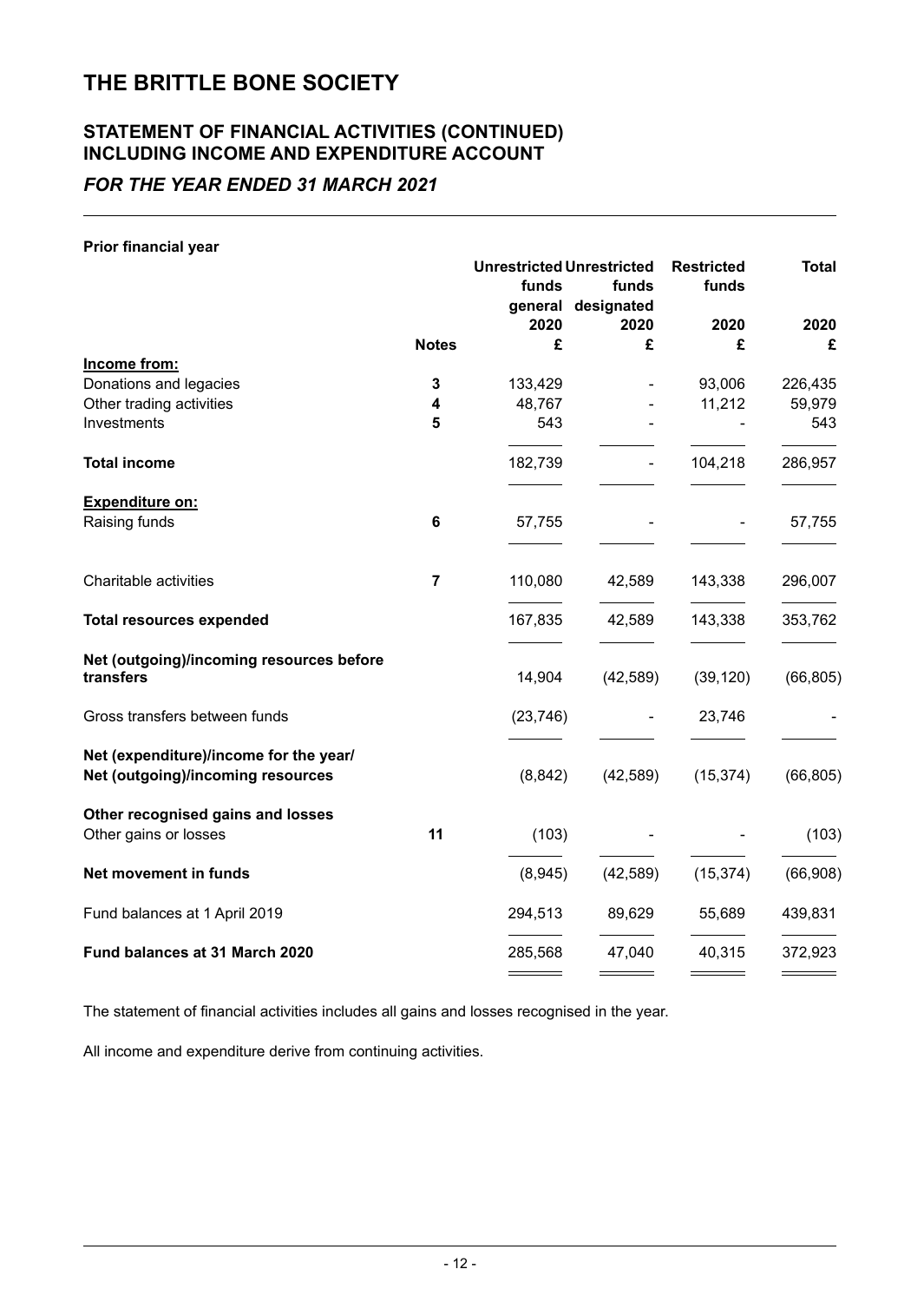### **BALANCE SHEET**

### *AS AT 31 MARCH 2021*

|                                                   |              | 2021               |         | 2020              |         |
|---------------------------------------------------|--------------|--------------------|---------|-------------------|---------|
|                                                   | <b>Notes</b> | £                  | £       | £                 | £       |
| <b>Fixed assets</b>                               |              |                    |         |                   |         |
| Tangible assets<br><b>Current assets</b>          | 12           |                    | 53,638  |                   | 55,530  |
| <b>Debtors</b>                                    | 13           | 8,458              |         | 4,290             |         |
| Cash at bank and in hand                          |              | 310,452            |         | 330,308           |         |
|                                                   |              | 318,910            |         | 334,598           |         |
| Creditors: amounts falling due within<br>one year | 14           | (10, 931)          |         | (17, 205)         |         |
| Net current assets                                |              |                    | 307,979 |                   | 317,393 |
| <b>Total assets less current liabilities</b>      |              |                    | 361,617 |                   | 372,923 |
| <b>Income funds</b>                               |              |                    |         |                   |         |
| <b>Restricted funds</b>                           | 16           |                    | 53,829  |                   | 40,315  |
| Unrestricted funds                                |              |                    |         |                   |         |
| Designated funds<br>General unrestricted funds    |              | 145,000<br>162,788 |         | 47,040<br>285,568 |         |
|                                                   |              |                    |         |                   |         |
|                                                   |              |                    | 307,788 |                   | 332,608 |
|                                                   |              |                    | 361,617 |                   | 372,923 |
|                                                   |              |                    |         |                   |         |

The financial statements were approved by the Trustees on 24th July, 2021

Elaine Healey

Elaine Healey **Trustee**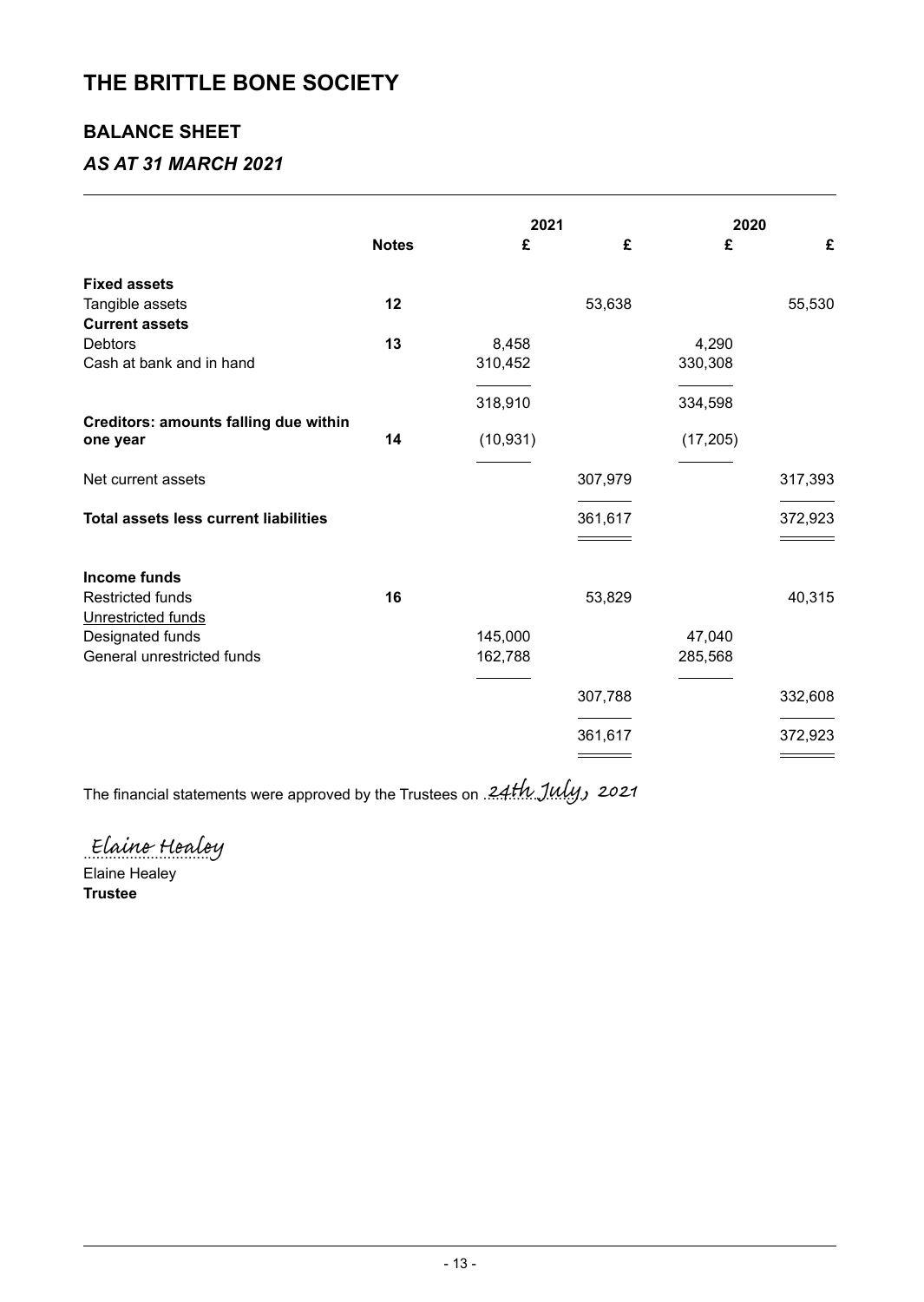## **NOTES TO THE FINANCIAL STATEMENTS** *FOR THE YEAR ENDED 31 MARCH 2021*

#### **1 Accounting policies**

#### **Charity information**

The charity is registered charity in England, Wales and Scotland and is unincorporated. The address of the principal office is Grant Paterson House, 30 Guthrie Street, Dundee, DD1 5BS.

#### **1.1 Accounting convention**

The financial statements have been prepared in accordance with the Charity's governing document, the Charities Act 2011, the Charities and Trustee Investment (Scotland) Act 2005, the Charities Accounts (Scotland) Regulations 2006 (as amended) and "Accounting and Reporting by Charities: Statement of Recommended Practice applicable to charities preparing their accounts in accordance with the Financial Reporting Standard applicable in the UK and Republic of Ireland (FRS 102) (effective 1 January 2019)". The Charity is a Public Benefit Entity as defined by FRS 102.

The Charity has taken advantage of the provisions in the SORP for charities applying FRS 102 Update Bulletin 1 not to prepare a Statement of Cash Flows.

The financial statements have departed from the Charities (Accounts and Reports) Regulations 2008 only to the extent required to provide a true and fair view. This departure has involved following the Statement of Recommended Practice for charities applying FRS 102 rather than the version of the Statement of Recommended Practice which is referred to in the Regulations but which has since been withdrawn.

The financial statements are prepared in sterling, which is the functional currency of the Charity. Monetary amounts in these financial statements are rounded to the nearest £.

The financial statements have been prepared under the historical cost convention, modified to include the revaluation of freehold properties and to include investment properties and certain financial instruments at fair value. The principal accounting policies adopted are set out below.

#### **1.2 Going concern**

At the time of approving the financial statements, the Trustees have a reasonable expectation that the Charity has adequate resources to continue in operational existence for the foreseeable future. Thus the Trustees continue to adopt the going concern basis of accounting in preparing the financial statements.

#### **1.3 Charitable funds**

Unrestricted funds are available for use at the discretion of the Trustees in furtherance of their charitable objectives.

Designated funds are unrestricted funds earmarked by the trustees for particular future projects or commitments.

Restricted funds are subject to specific conditions by donors as to how they may be used. The purposes and uses of the restricted funds are set out in the notes to the accounts.

Where necessary a transfer is made from unrestricted funds to restricted funds to compensate fully at restricted funds which would otherwise be in deficit at the accounting date.

#### **1.4 Income**

Income is recognised when the Charity is legally entitled to it after any performance conditions have been met, the amounts can be measured reliably, and it is probable that income will be received.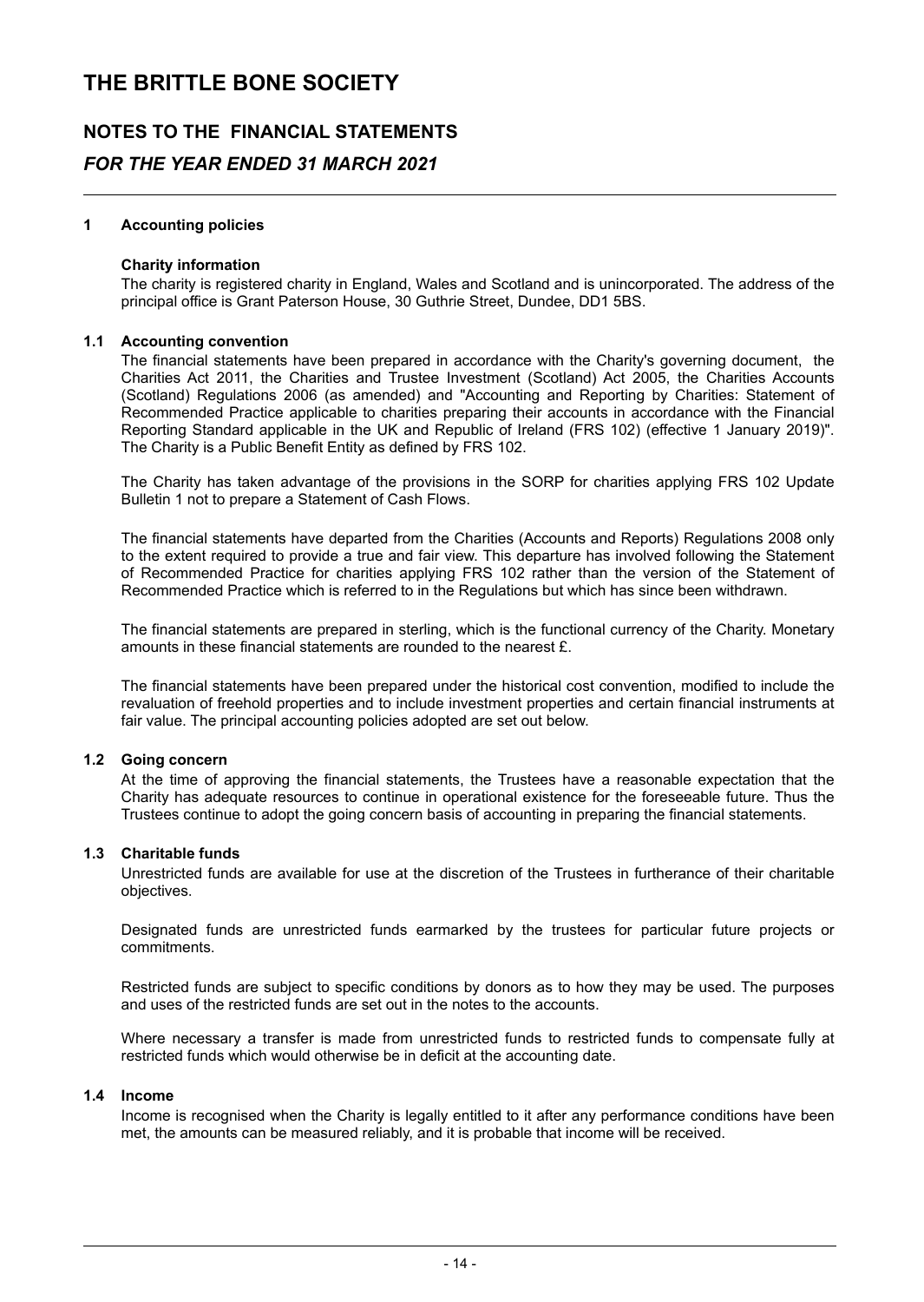## **NOTES TO THE FINANCIAL STATEMENTS (CONTINUED)** *FOR THE YEAR ENDED 31 MARCH 2021*

#### **1 Accounting policies (Continued)**

Cash donations are recognised on receipt. Other donations are recognised once the Charity has been notified of the donation, unless performance conditions require deferral of the amount. Income tax recoverable in relation to donations received under Gift Aid or deeds of covenant is recognised at the time of the donation.

Legacies are recognised on receipt or otherwise if the Charity has been notified of an impending distribution, the amount is known, and receipt is expected. If the amount is not known, the legacy is treated as a contingent asset.

Donations and legacies received for general purposes of the Charity are included as unrestricted funds. Donations and legacies for activities restricted by the terms of the donation are taken to restricted funds where these wishes are legally binding on the Trustees.

Grants are credited in the year to which they relate. Deferred income represents amounts received for future periods and is released to incoming resources in the period for which it has been received.

Investment income and bank interest is included in the year in which it is receivable. Non-monetary gifts and donated services and facilities are not incorporated into these financial statements. When received these amounts are disclosed as a note in the accounts.

#### **1.5 Expenditure**

All expenditure is included on an accruals basis. The Charity is not registered for VAT and accordingly expenditure is shown gross of irrecoverable VAT. The allocation of expenditure follows the policies below:

Costs of generating voluntary income consist of the costs incurred in inducing others to make gifts to the Charity that are voluntary income.

Costs allocated to fundraising and trading are those costs incurred on non-charitable activities undertaken to generate funds for use by the Charity.

Costs of charitable activity comprise all the resources applied by the Charity in undertaking its work to meet its charitable objectives. Administration costs, which support the charitable activities, are allocated across the core activities to reflect the estimated staff time spent on each main area.

Governance costs are the costs associated with the governance arrangements of the Charity, which relate to the general running of the Charity as opposed to those costs associated with fundraising or charitable activities. They include the travel and subsistence costs of Trustees attending meetings.

All costs are allocated to expenditure categories reflecting the use of the resource. Direct costs attributable to a single activity are allocated directly to that activity. Shared costs are apportioned between activities they contribute to on a reasonable, justifiable and consistent basis.

#### **1.6 Tangible fixed assets**

Tangible fixed assets are initially measured at cost and subsequently measured at cost or valuation, net of depreciation and any impairment losses.

Depreciation is recognised so as to write off the cost or valuation of assets less their residual values over their useful lives on the following bases:

| Freehold land and buildings  | 2% Straight Line  |
|------------------------------|-------------------|
| <b>Fixtures and fittings</b> | 25% Straight Line |
| <b>Computer Software</b>     | 33% Straight Line |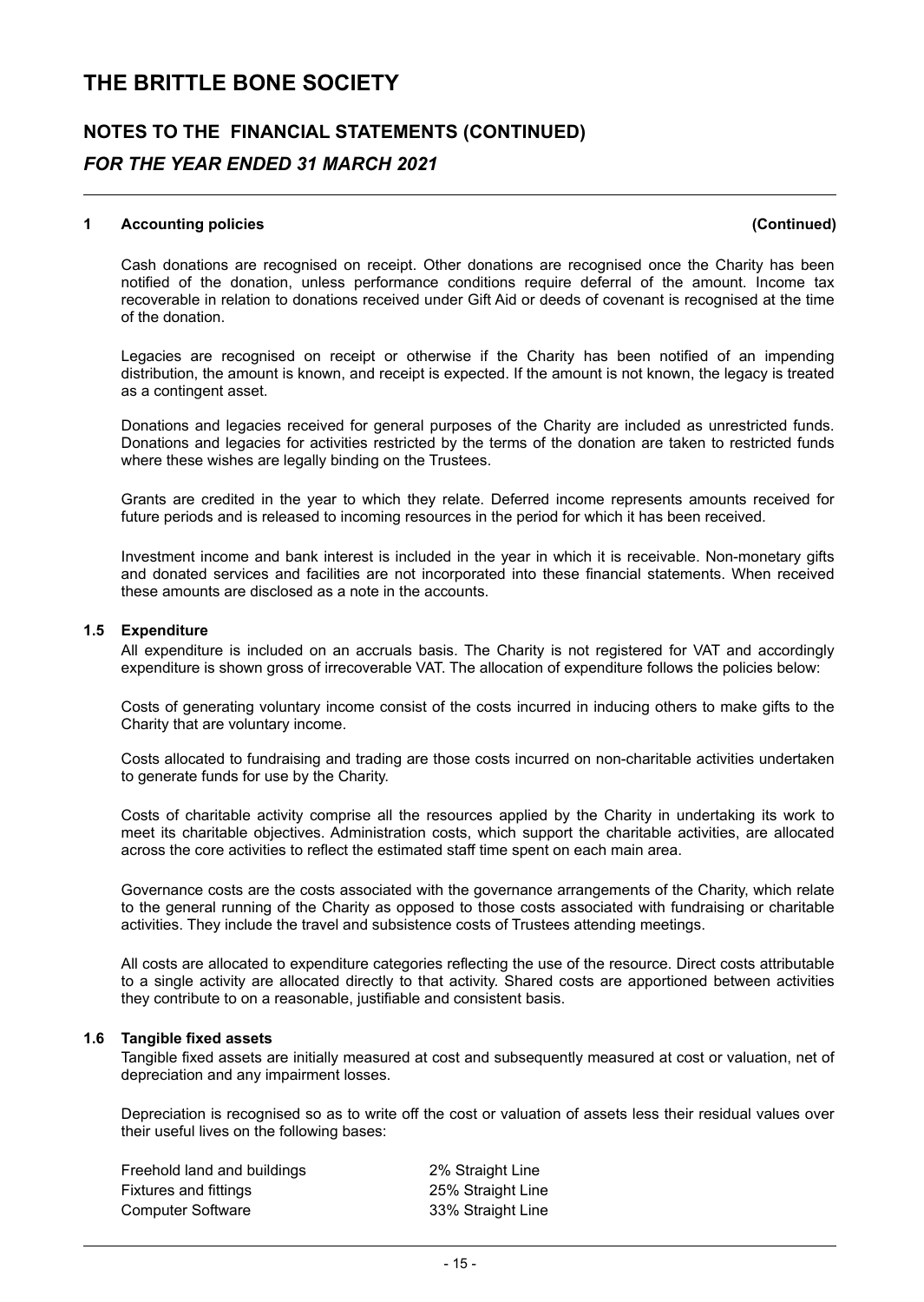### **NOTES TO THE FINANCIAL STATEMENTS (CONTINUED)** *FOR THE YEAR ENDED 31 MARCH 2021*

#### **1 Accounting policies (Continued)**

The gain or loss arising on the disposal of an asset is determined as the difference between the sale proceeds and the carrying value of the asset, and is recognised in net income/(expenditure) for the year.

#### **1.7 Impairment of fixed assets**

At each reporting end date, the Charity reviews the carrying amounts of its tangible assets to determine whether there is any indication that those assets have suffered an impairment loss. If any such indication exists, the recoverable amount of the asset is estimated in order to determine the extent of the impairment loss (if any).

#### **1.8 Cash and cash equivalents**

Cash and cash equivalents include cash in hand, deposits held at call with banks, other short-term liquid investments with original maturities of three months or less, and bank overdrafts. Bank overdrafts are shown within borrowings in current liabilities.

#### **1.9 Financial instruments**

The Charity has elected to apply the provisions of Section 11 'Basic Financial Instruments' and Section 12 'Other Financial Instruments Issues' of FRS 102 to all of its financial instruments.

Financial instruments are recognised in the Charity's balance sheet when the Charity becomes party to the contractual provisions of the instrument.

Financial assets and liabilities are offset, with the net amounts presented in the financial statements, when there is a legally enforceable right to set off the recognised amounts and there is an intention to settle on a net basis or to realise the asset and settle the liability simultaneously.

#### *Basic financial assets*

Basic financial assets, which include debtors and cash and bank balances, are initially measured at transaction price including transaction costs and are subsequently carried at amortised cost using the effective interest method unless the arrangement constitutes a financing transaction, where the transaction is measured at the present value of the future receipts discounted at a market rate of interest. Financial assets classified as receivable within one year are not amortised.

#### *Basic financial liabilities*

Basic financial liabilities, including creditors and bank loans are initially recognised at transaction price unless the arrangement constitutes a financing transaction, where the debt instrument is measured at the present value of the future payments discounted at a market rate of interest. Financial liabilities classified as payable within one year are not amortised.

Debt instruments are subsequently carried at amortised cost, using the effective interest rate method.

Trade creditors are obligations to pay for goods or services that have been acquired in the ordinary course of operations from suppliers. Amounts payable are classified as current liabilities if payment is due within one year or less. If not, they are presented as non-current liabilities. Trade creditors are recognised initially at transaction price and subsequently measured at amortised cost using the effective interest method.

#### *Derecognition of financial liabilities*

Financial liabilities are derecognised when the Charity's contractual obligations expire or are discharged or cancelled.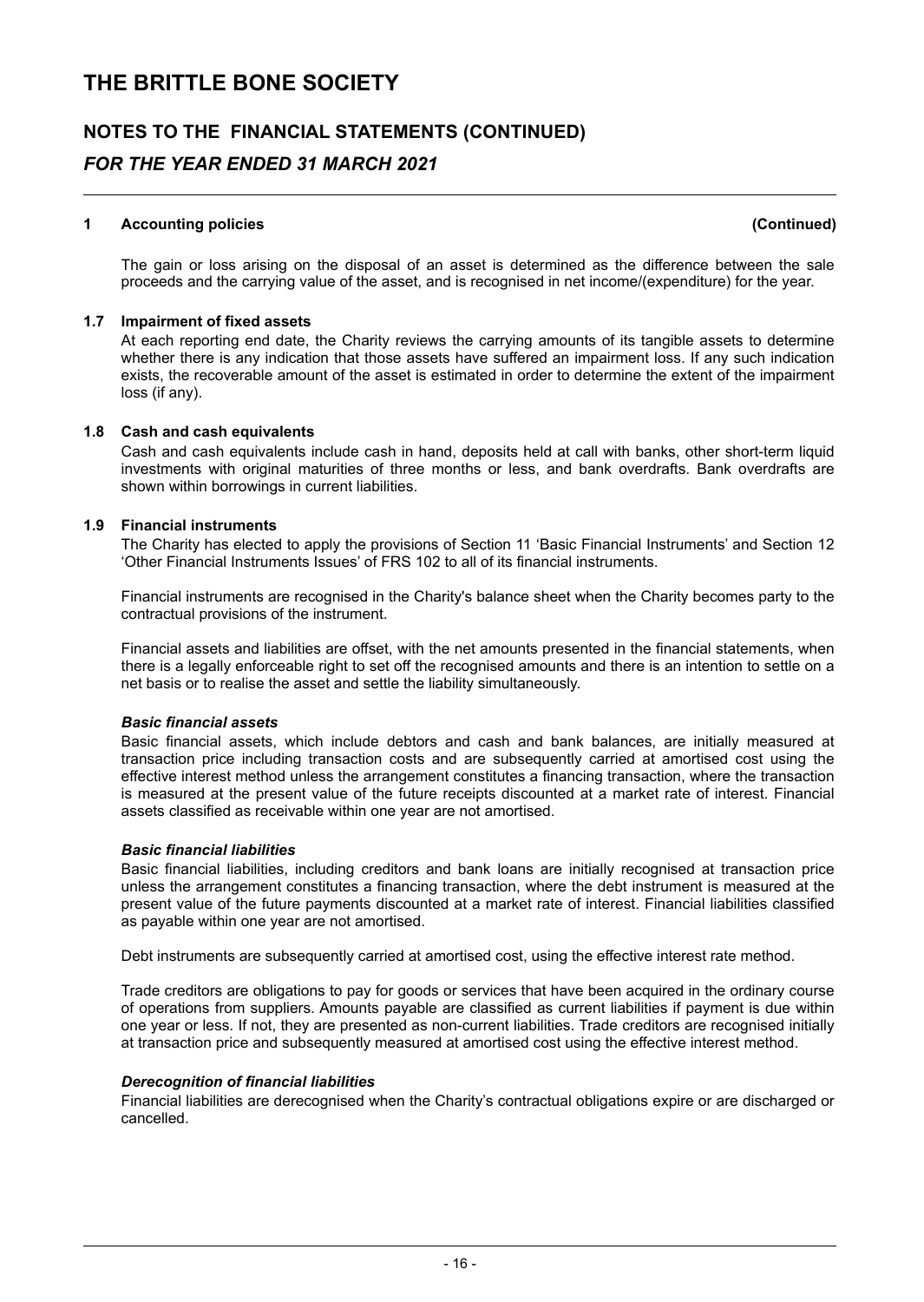### **NOTES TO THE FINANCIAL STATEMENTS (CONTINUED)**

### *FOR THE YEAR ENDED 31 MARCH 2021*

#### **1 Accounting policies (Continued)**

#### **1.10 Employee benefits**

The cost of any unused holiday entitlement is recognised in the period in which the employee's services are received.

Termination benefits are recognised immediately as an expense when the Charity is demonstrably committed to terminate the employment of an employee or to provide termination benefits.

#### **1.11 Retirement benefits**

Payments to defined contribution retirement benefit schemes are charged as an expense as they fall due.

#### **2 Critical accounting estimates and judgements**

In the application of the Charity's accounting policies, the Trustees are required to make judgements, estimates and assumptions about the carrying amount of assets and liabilities that are not readily apparent from other sources. The estimates and associated assumptions are based on historical experience and other factors that are considered to be relevant. Actual results may differ from these estimates.

The estimates and underlying assumptions are reviewed on an ongoing basis. Revisions to accounting estimates are recognised in the period in which the estimate is revised where the revision affects only that period, or in the period of the revision and future periods where the revision affects both current and future periods.

#### **3 Donations and legacies**

|                                  | <b>Unrestricted</b><br>funds | <b>Restricted</b><br>funds | <b>Total</b><br>2021 | <b>Total</b><br>2020 |
|----------------------------------|------------------------------|----------------------------|----------------------|----------------------|
|                                  | £                            | £                          | £                    | £                    |
| Donations and gifts              | 90,275                       | 64,724                     | 154,999              | 204,397              |
| Legacies receivable              | 7,168                        |                            | 7,168                | 12,285               |
| Subscriptions                    | 9,654                        |                            | 9,654                | 9,753                |
|                                  | 107,097                      | 64,724                     | 171,821              | 226,435              |
| For the year ended 31 March 2020 | 133,429                      | 93,006                     |                      | 226,435              |
| <b>Donations and gifts</b>       |                              |                            |                      |                      |
| <b>Alexion Pharma UK Limited</b> |                              |                            |                      | 10,000               |
| Mereo BioPharma                  | 10,000                       |                            | 10,000               | 15,000               |
| Kyowa Kirin Ltd                  | 10,000                       |                            | 10,000               |                      |
| Other                            | 70,275                       | 64,724                     | 134,999              | 179,397              |
|                                  | 90,275                       | 64,724                     | 154,999              | 204,397              |
|                                  |                              |                            |                      |                      |

All donations received from the Pharmaceutical and Healthcare Industry are shown separately above. All donations received are in line with the charities policy on donations from the Pharmaceutical and Healthcare Industry which can be found on the Brittle Bone Society website.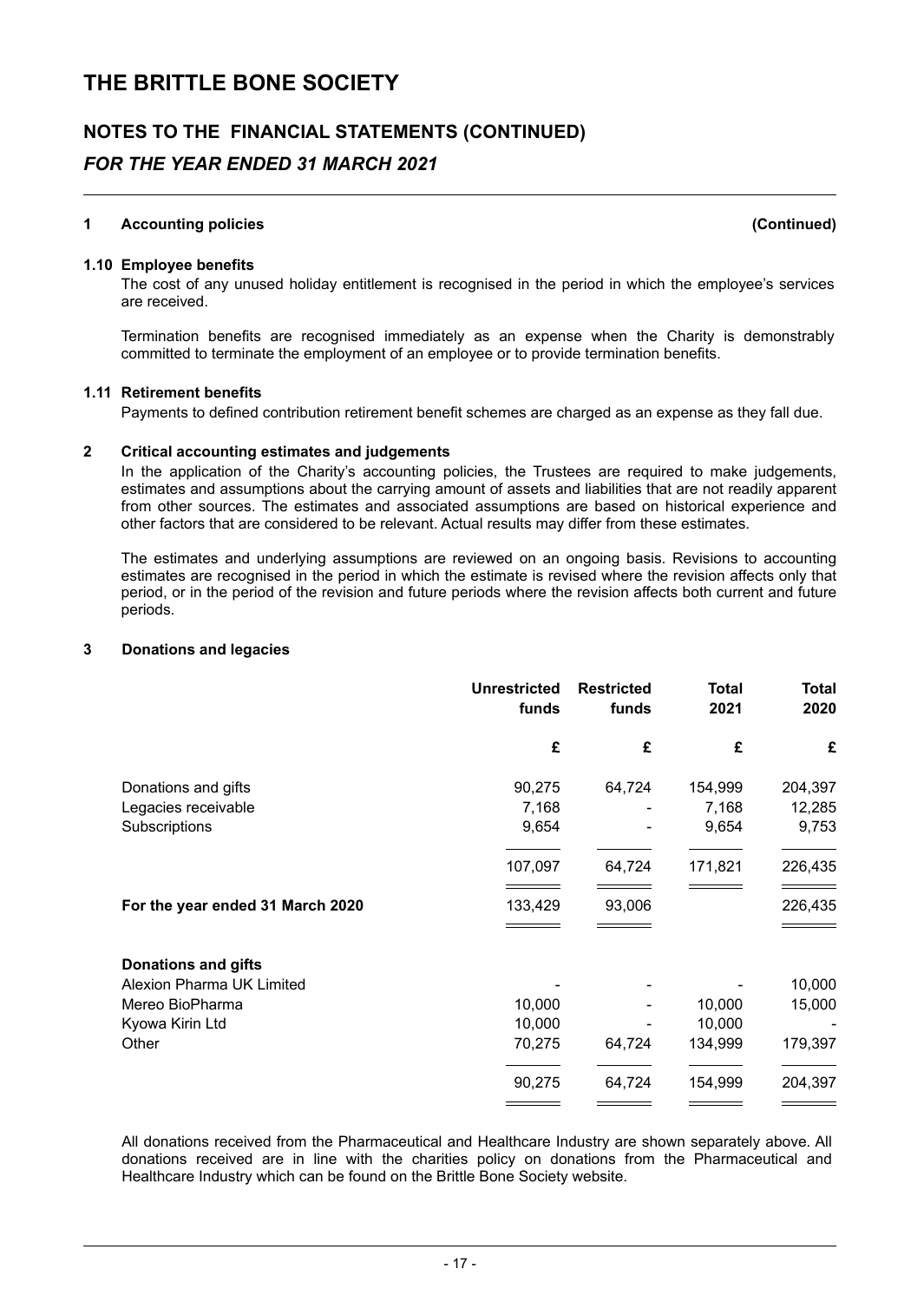## **NOTES TO THE FINANCIAL STATEMENTS (CONTINUED)** *FOR THE YEAR ENDED 31 MARCH 2021*

#### **4 Other trading activities**

|                    | <b>Unrestricted Unrestricted</b><br>funds | funds                | Restricted<br>funds | Total     |
|--------------------|-------------------------------------------|----------------------|---------------------|-----------|
|                    | general<br>2021<br>£                      | general<br>2020<br>£ | 2020<br>£           | 2020<br>£ |
| Fundraising events | 19,848                                    | 48,767               | 11,212              | 59,979    |

#### **5 Investments**

|                     | <b>Unrestricted Unrestricted</b><br>funds | funds   |
|---------------------|-------------------------------------------|---------|
|                     | general                                   | general |
|                     | 2021                                      | 2020    |
|                     | £                                         | £       |
| Interest receivable | 101                                       | 543     |
|                     |                                           |         |
| Paieing funde       |                                           |         |

#### **6 Raising funds**

|                                     | 2021   | 2020   |
|-------------------------------------|--------|--------|
|                                     | £      | £      |
| <b>Fundraising and publicity</b>    |        |        |
| Direct staff costs                  | 29,703 | 34,522 |
| Direct fundraising costs            | (215)  | 2,931  |
| Share of support costs (see note 8) | 22,290 | 20,302 |
| Fundraising and publicity           | 51,778 | 57,755 |
|                                     |        |        |
|                                     | 51,778 | 57,755 |
|                                     |        |        |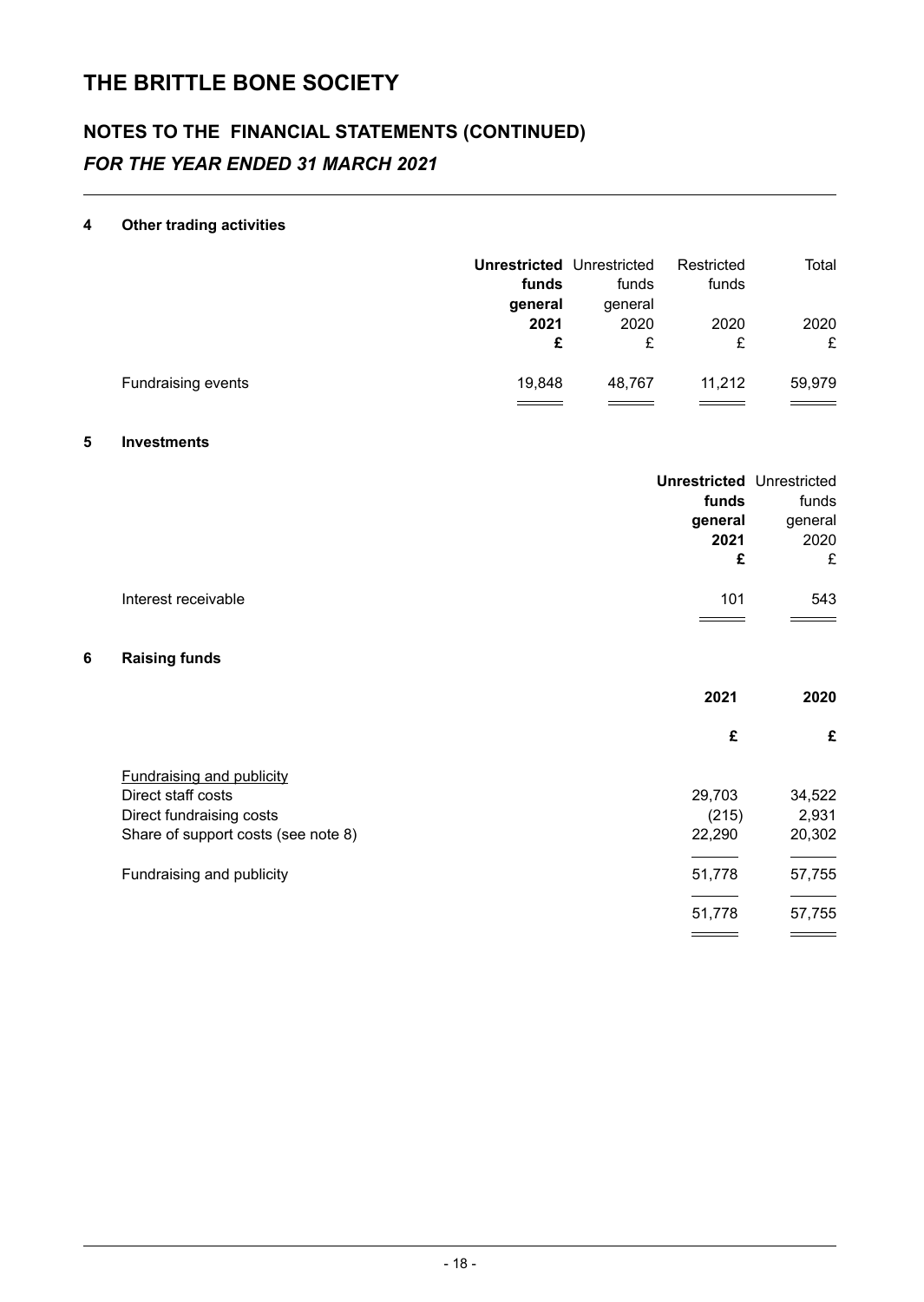## **NOTES TO THE FINANCIAL STATEMENTS (CONTINUED)** *FOR THE YEAR ENDED 31 MARCH 2021*

#### **7 Charitable activities**

|                                        | 2021    | 2020    |
|----------------------------------------|---------|---------|
|                                        | £       | £       |
| Direct staff costs                     | 84,102  | 90,624  |
| Members events                         | 1,957   | 13,243  |
| Conference expenses                    | 996     | 38,638  |
| Staff travel                           | 1,261   | 7,199   |
| Wheelchair purchases and repairs       | 34,156  | 64,944  |
| Welfare and equipment                  | 4,681   | 10,857  |
| <b>Newsletters</b>                     |         | 3,707   |
| Subscriptions                          | 2,397   | 3,009   |
| Research costs                         |         | 37,027  |
|                                        | 129,550 | 269,248 |
| Share of support costs (see note 8)    | 17,460  | 19,466  |
| Share of governance costs (see note 8) | 4,470   | 7,293   |
|                                        | 151,480 | 296,007 |
| Analysis by fund                       |         |         |
| Unrestricted funds - general           | 89,034  |         |
| Unrestricted funds - designated        | 1,510   |         |
| <b>Restricted funds</b>                | 60,936  |         |
|                                        | 151,480 |         |
|                                        |         |         |
| For the year ended 31 March 2020       |         |         |
| Unrestricted funds - general           |         | 110,080 |
| Unrestricted funds - designated        |         | 42,589  |
| <b>Restricted funds</b>                |         | 143,338 |
|                                        |         | 296,007 |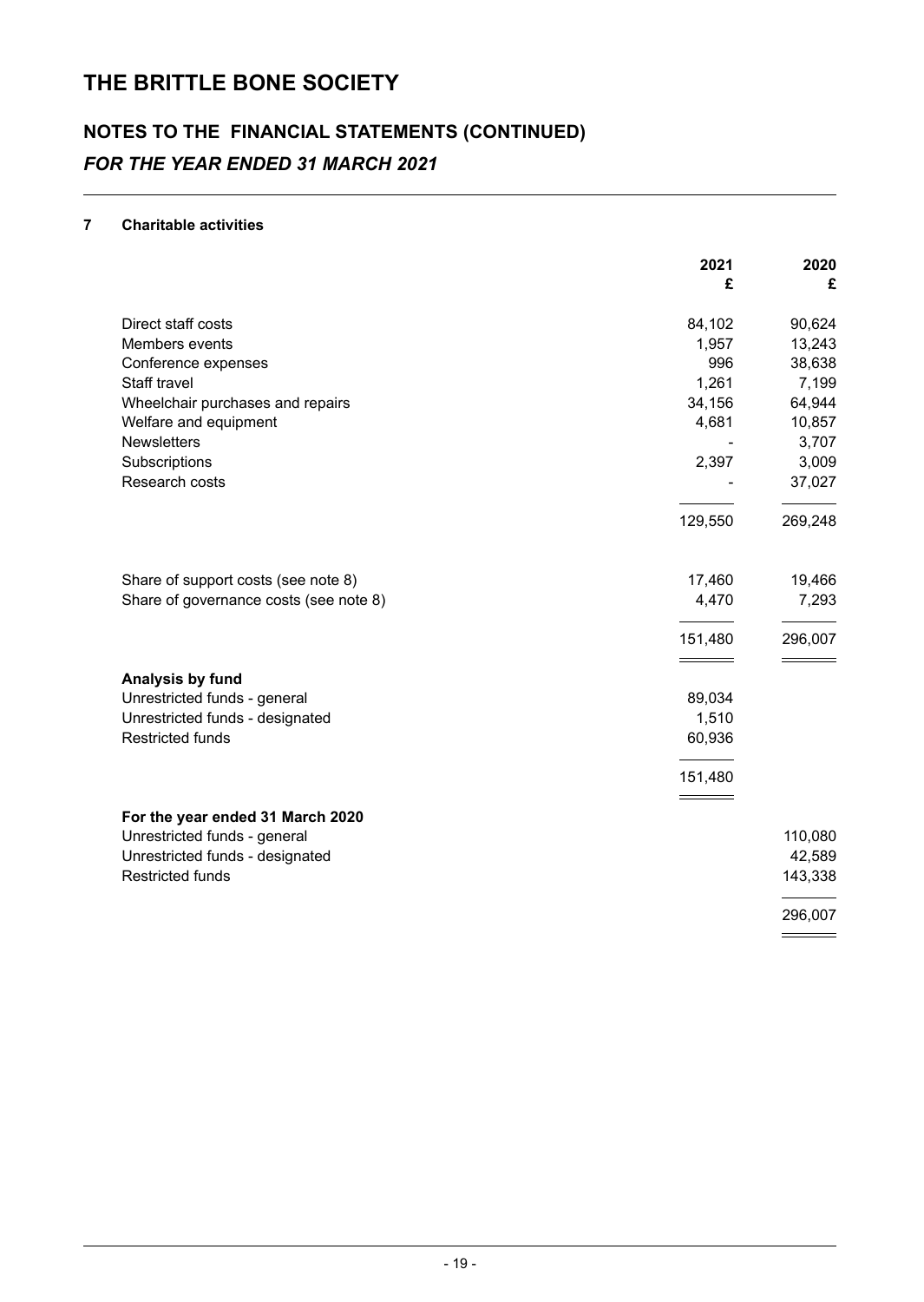## **NOTES TO THE FINANCIAL STATEMENTS (CONTINUED)** *FOR THE YEAR ENDED 31 MARCH 2021*

| 8 | <b>Support costs</b>      |        |                                    |        |        |                          |
|---|---------------------------|--------|------------------------------------|--------|--------|--------------------------|
|   |                           | costs  | <b>Support Governance</b><br>costs |        |        | 2020 Basis of allocation |
|   |                           | £      | £                                  | £      | £      |                          |
|   | Staff costs               | 14,808 |                                    | 14,808 |        | 11,960 % allocation      |
|   | Depreciation              | 1,892  |                                    | 1,892  |        | 1,892 % allocation       |
|   | Sundry office costs       | 3,070  |                                    | 3,070  |        | 6,144 % allocation       |
|   | Rates & water             | 1,464  |                                    | 1,464  | 867    | % allocation             |
|   | Light & heat              | 4,046  |                                    | 4,046  |        | 2,912 % allocation       |
|   | Repairs & maintenance     | 1,597  |                                    | 1,597  |        | 4,238 % allocation       |
|   | Insurance                 | 2,272  |                                    | 2,272  |        | 2,606 % allocation       |
|   | Legal & professional fees | 1,628  |                                    | 1,628  | 254    | % allocation             |
|   | Telephone                 | 2,722  |                                    | 2,722  |        | 1,958 % allocation       |
|   | Postage & stationery      | 1,347  |                                    | 1,347  |        | 3,032 % allocation       |
|   | Computer expenses         | 4,904  |                                    | 4,904  | 3,668  | % allocation             |
|   | Website expenses          |        |                                    |        |        | 237 % allocation         |
|   | Audit fees                |        | 4,440                              | 4,440  | 3,600  | Governance               |
|   | Cost of trustee meetings  |        | 30                                 | 30     |        | 3,693 Governance         |
|   |                           | 39,750 | 4,470                              | 44,220 | 47,061 |                          |
|   | Analysed between          |        |                                    |        |        |                          |
|   | Fundraising               | 22,290 |                                    | 22,290 | 20,302 |                          |
|   | Charitable activities     | 17,460 | 4,470                              | 21,930 | 26,759 |                          |
|   |                           | 39,750 | 4,470                              | 44,220 | 47,061 |                          |
|   |                           |        |                                    |        |        |                          |

Governance costs includes £4,440 (2020- £3,600) for audit fees. Last year's charge represents the prior year charge of £4,320 less a reduction of £720 for the over accrual of 2019.

#### **9 Trustees**

None of the Trustees (or any persons connected with them) received any remuneration or benefits from the Charity during the year.

During the year 1 (2020:5) trustee(s) received a total of £30 (2020: £3,507) of expenses relating to travel and accommodation costs for attendance at Trustees meetings and other matters in support of the charity.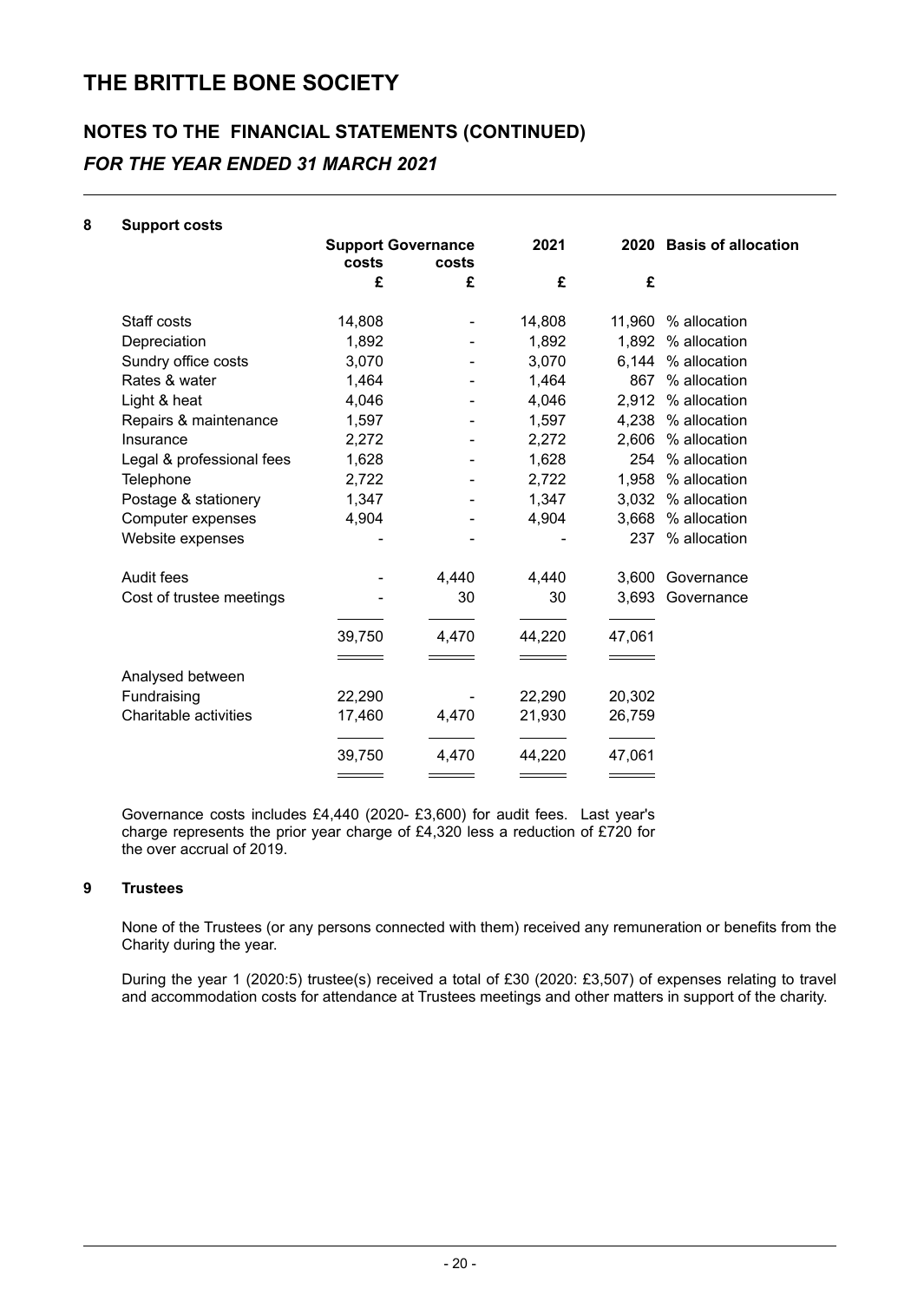## **NOTES TO THE FINANCIAL STATEMENTS (CONTINUED)** *FOR THE YEAR ENDED 31 MARCH 2021*

#### **10 Employees**

#### **Number of employees**

The average monthly number of employees during the year was:

|                             | 2021<br><b>Number</b> | 2020<br><b>Number</b> |
|-----------------------------|-----------------------|-----------------------|
| Charitable activities staff | 3                     | 3                     |
| Administrative staff        |                       | 1                     |
| Management staff            |                       | 1                     |
|                             |                       |                       |
|                             | 5                     | 5                     |
|                             |                       |                       |
| <b>Employment costs</b>     | 2021                  | 2020                  |
|                             | £                     | £                     |
| Wages and salaries          | 118,536               | 125,617               |
| Social security costs       | 7,333                 | 8,777                 |
| Other pension costs         | 2,744                 | 2,712                 |
|                             | 128,613               | 137,106               |
|                             |                       |                       |

There were no employees whose annual remuneration was £60,000 or more.

#### **11 Other gains or losses**

|                         | <b>Unrestricted Unrestricted</b> |         |
|-------------------------|----------------------------------|---------|
|                         | funds                            | funds   |
|                         | general                          | general |
|                         | 2021                             | 2020    |
|                         | £                                | £       |
| Foreign exchange losses | (182)                            | 103     |
|                         |                                  |         |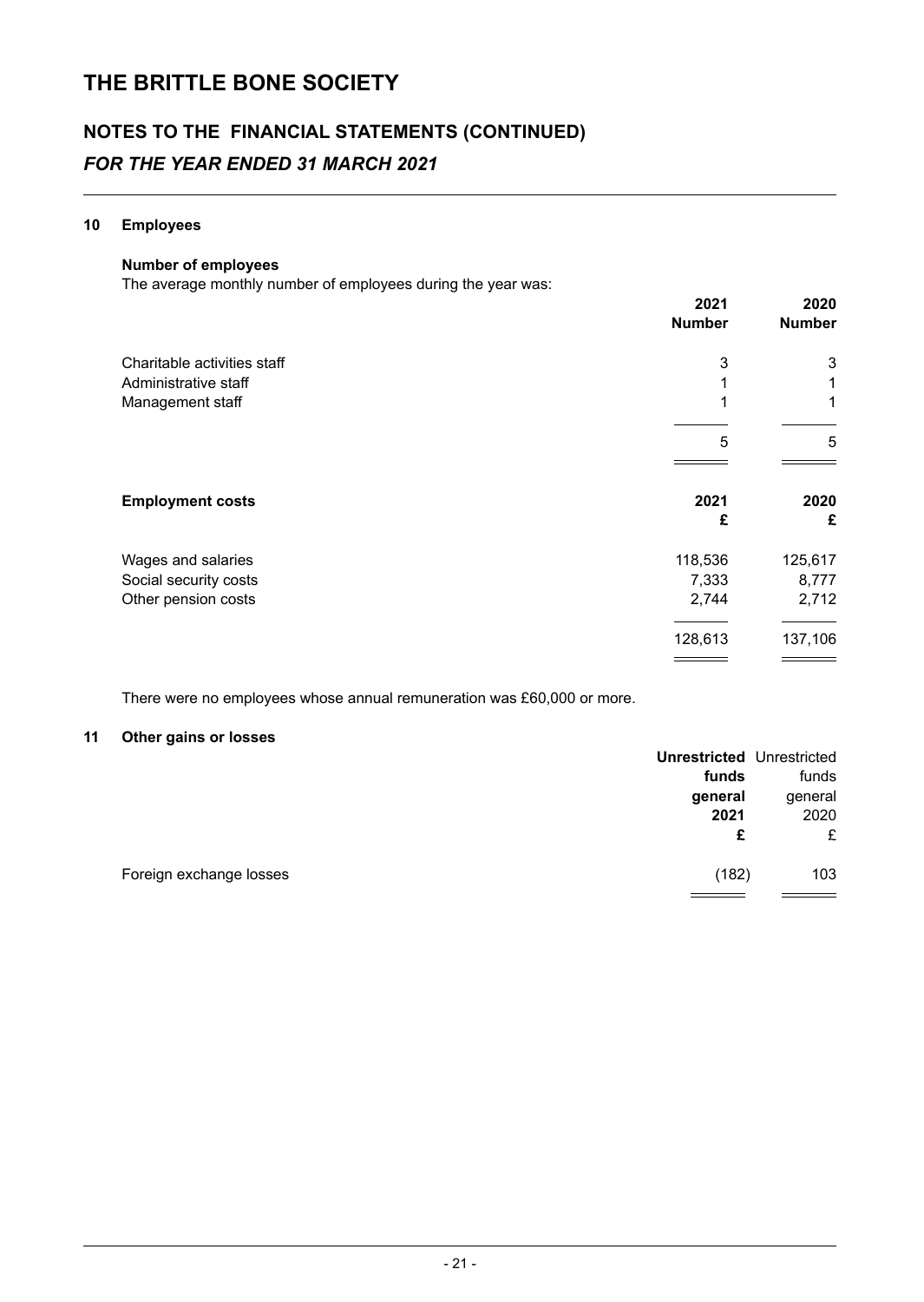### **NOTES TO THE FINANCIAL STATEMENTS (CONTINUED)** *FOR THE YEAR ENDED 31 MARCH 2021*

#### **12 Tangible fixed assets**

|                                    | <b>Freehold land</b><br>and buildings | <b>Fixtures and</b><br>fittings | Computer<br><b>Software</b> | <b>Total</b> |
|------------------------------------|---------------------------------------|---------------------------------|-----------------------------|--------------|
|                                    | £                                     | £                               | £                           | £            |
| Cost                               |                                       |                                 |                             |              |
| At 1 April 2020                    | 94,595                                | 69,906                          | 30,658                      | 195,159      |
| At 31 March 2021                   | 94,595                                | 69,906                          | 30,658                      | 195,159      |
| <b>Depreciation and impairment</b> |                                       |                                 |                             |              |
| At 1 April 2020                    | 39,065                                | 69,906                          | 30,658                      | 139,629      |
| Depreciation charged in the year   | 1,892                                 |                                 |                             | 1,892        |
| At 31 March 2021                   | 40,957                                | 69,906                          | 30,658                      | 141,521      |
| <b>Carrying amount</b>             |                                       |                                 |                             |              |
| At 31 March 2021                   | 53,638                                |                                 |                             | 53,638       |
| At 31 March 2020                   | 55,530                                |                                 |                             | 55,530       |
|                                    |                                       |                                 |                             |              |

#### **13 Debtors**

| Amounts falling due within one year: | 2021  | 2020<br>£ |
|--------------------------------------|-------|-----------|
| Other debtors                        | 4.000 | -         |
| Prepayments and accrued income       | 4.458 | 4.290     |
|                                      | 8.458 | 4.290     |

#### **14 Creditors: amounts falling due within one year**

|                                    | LVL I  | LVLV   |
|------------------------------------|--------|--------|
|                                    | £      | £      |
| Other taxation and social security | 2,707  | 3,001  |
| Trade creditors                    | ۰      | 5,538  |
| Other creditors                    | 8,224  | 8,666  |
|                                    | 10,931 | 17,205 |
|                                    |        |        |

**2021 2020**

\_\_\_\_\_\_

#### **15 Retirement benefit schemes**

#### **Defined contribution schemes**

The Charity operates a defined contribution pension scheme for all qualifying employees. The assets of the scheme are held separately from those of the Charity in an independently administered fund.

The charge to profit or loss in respect of defined contribution schemes was £2,744 (2020 - £2,712).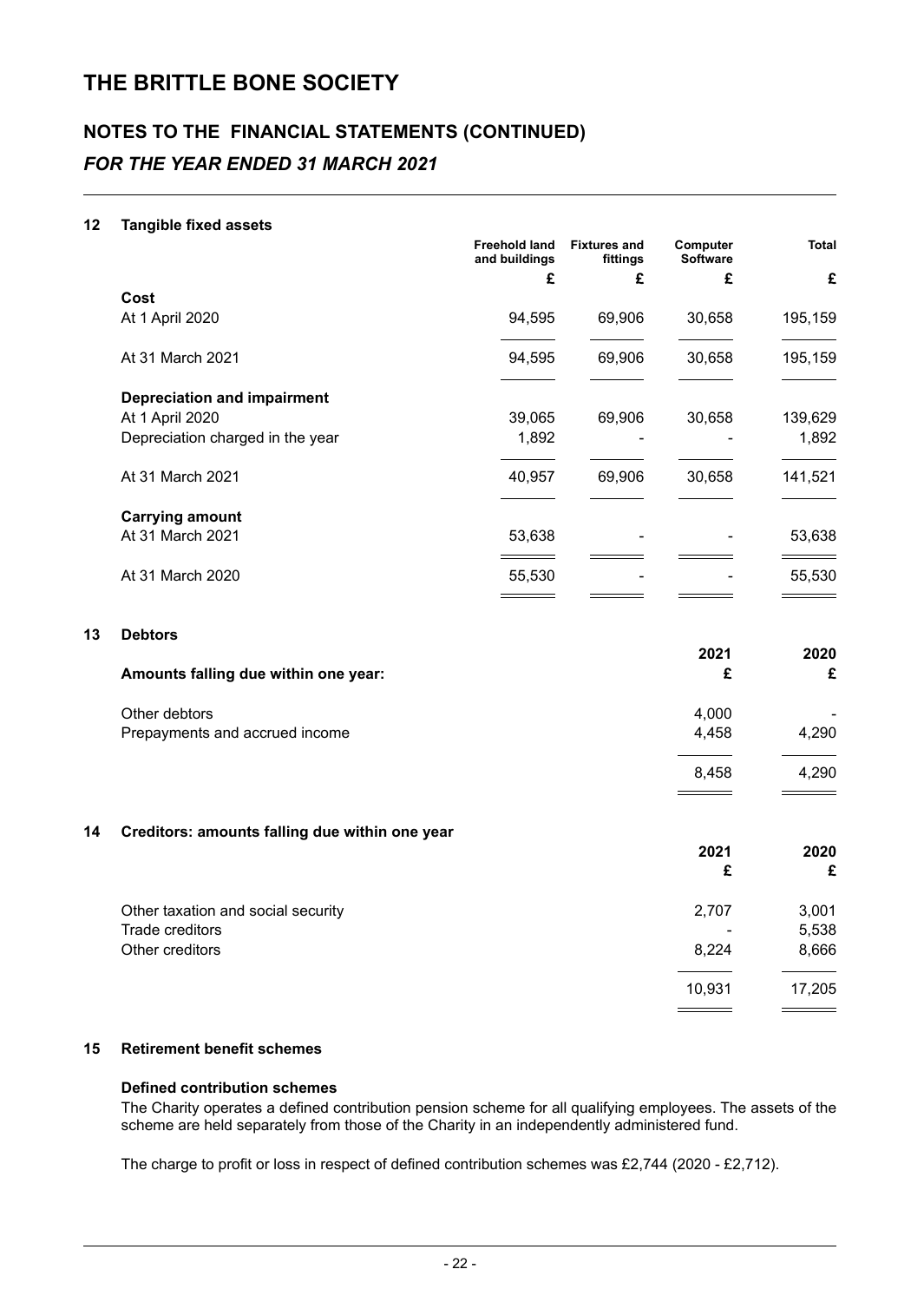### **NOTES TO THE FINANCIAL STATEMENTS (CONTINUED)**

### *FOR THE YEAR ENDED 31 MARCH 2021*

#### **16 Restricted funds**

The income funds of the charity include restricted funds comprising the following unexpended balances of donations and grants held on trust for specific purposes:

|                  |                                   |                       | <b>Movement in funds</b>     |                  |                                   |                          | <b>Movement in funds</b>     |                  |                                    |
|------------------|-----------------------------------|-----------------------|------------------------------|------------------|-----------------------------------|--------------------------|------------------------------|------------------|------------------------------------|
|                  | <b>Balance at</b><br>1 April 2019 | Incoming<br>resources | <b>Resources</b><br>expended | <b>Transfers</b> | <b>Balance at</b><br>1 April 2020 | Incoming<br>resources    | <b>Resources</b><br>expended | <b>Transfers</b> | <b>Balance at</b><br>31 March 2021 |
|                  |                                   |                       | £                            | £                | £                                 | £                        | £                            | £                | £                                  |
| Restricted funds | 29,333                            | 29,514                | (42, 468)                    | 4,888            | 21,267                            | 27,565                   | (24, 359)                    | 4,442            | 28,915                             |
| Individuals      | 25,073                            | 53,492                | (62, 232)                    | 2,715            | 19,048                            | 37,159                   | (35, 581)                    | 4,288            | 24,914                             |
| Conference       | 1,283                             | 21,212                | (38, 638)                    | 16,143           |                                   | $\overline{\phantom{a}}$ | (996)                        | 996              |                                    |
|                  | 55.689                            | 104,218               | (143, 338)                   | 23,746           | 40,315                            | 64,724                   | (60, 936)                    | 9,726            | 53,829                             |
|                  |                                   |                       |                              |                  |                                   |                          |                              |                  |                                    |

(a) Restricted Funds are made up of many Funds that have been set aside for a specific purpose, for example, for wheelchair purchases or welfare purposes. There are also Funds that have been restricted to be spent in specific areas.

At the year end the balance of £28,915 was split across 25 separate funds, three of which exceeded £5k at that point (SDO Travel, Cool Bones & OICAN). The largest fund in terms of incoming resources in the year was for the Family Care Worker which has been funded by Children in Need.

(b) Individuals are made up of many Funds that are only available to be spent on specific individuals. At the year end the charity held funds for over 30 members, with the total value of £24,914.

(c) Conference is only available to be spent on the Annual Conference the charity holds.

Where the expenditure on a fund to date exceeds the income received as of the year end for a restricted fund, provision has been made to transfer the required amount from general reserves.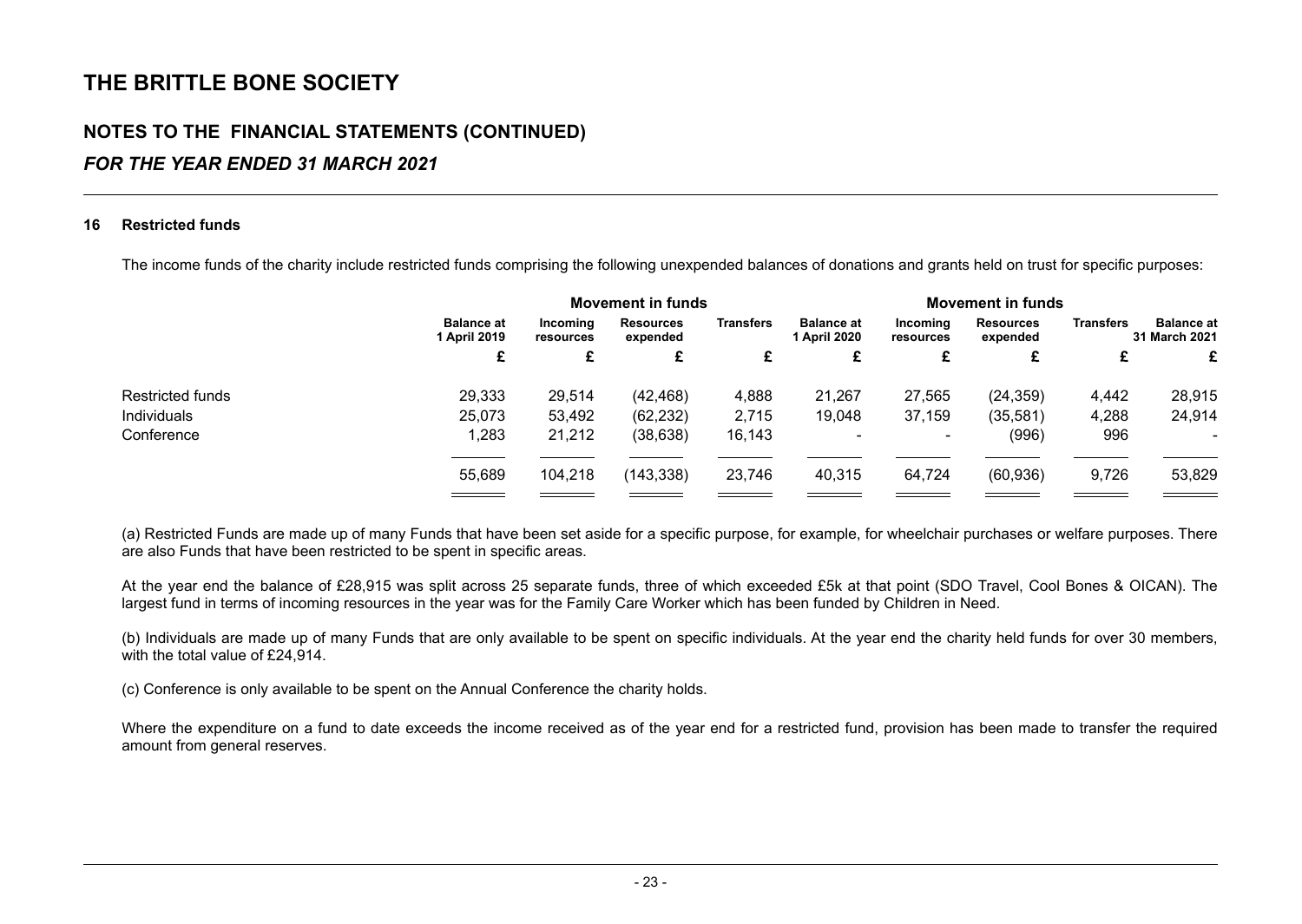## **NOTES TO THE FINANCIAL STATEMENTS (CONTINUED)** *FOR THE YEAR ENDED 31 MARCH 2021*

#### **17 Unrestricted funds - designated**

These are unrestricted funds which are material to the Charity's activities made up as follows:

| <b>Balance at</b><br>1 April 2019 | <b>Resources</b><br>expended | <b>Balance at</b><br>1 April 2020 | <b>Resources</b><br>expended | <b>Transfers</b> | <b>Balance at</b><br>31 March 2021 |
|-----------------------------------|------------------------------|-----------------------------------|------------------------------|------------------|------------------------------------|
| £                                 | £                            | £                                 | £                            |                  | £                                  |
| 29,629                            | (5, 562)                     | 24,067                            | (1,510)                      | 37,443           | 60,000                             |
| 60,000                            | (37, 027)                    | 22,973                            | ٠                            | 37,027           | 60,000                             |
|                                   |                              | ۰                                 | $\blacksquare$               | 25,000           | 25,000                             |
| 89,629                            | (42, 589)                    | 47.040                            | (1,510)                      | 99.470           | 145,000                            |
|                                   |                              |                                   |                              |                  |                                    |

(a) The Wheelchair fund is a designated fund, established in 2016 after a large legacy was received. The Trustees have decided to make these funds available to help with the purchase of wheelchairs and equipment.

(b) The Research fund is a designated fund, established in 2016 after a large legacy was received. The Trustees have decided to make these funds available to help become more acutely involved in and part of relevant research.

(c) The Equipment fund is a designated fund, established in 2021. The Trustees have decided to make these funds available to help with the purchase of equipment.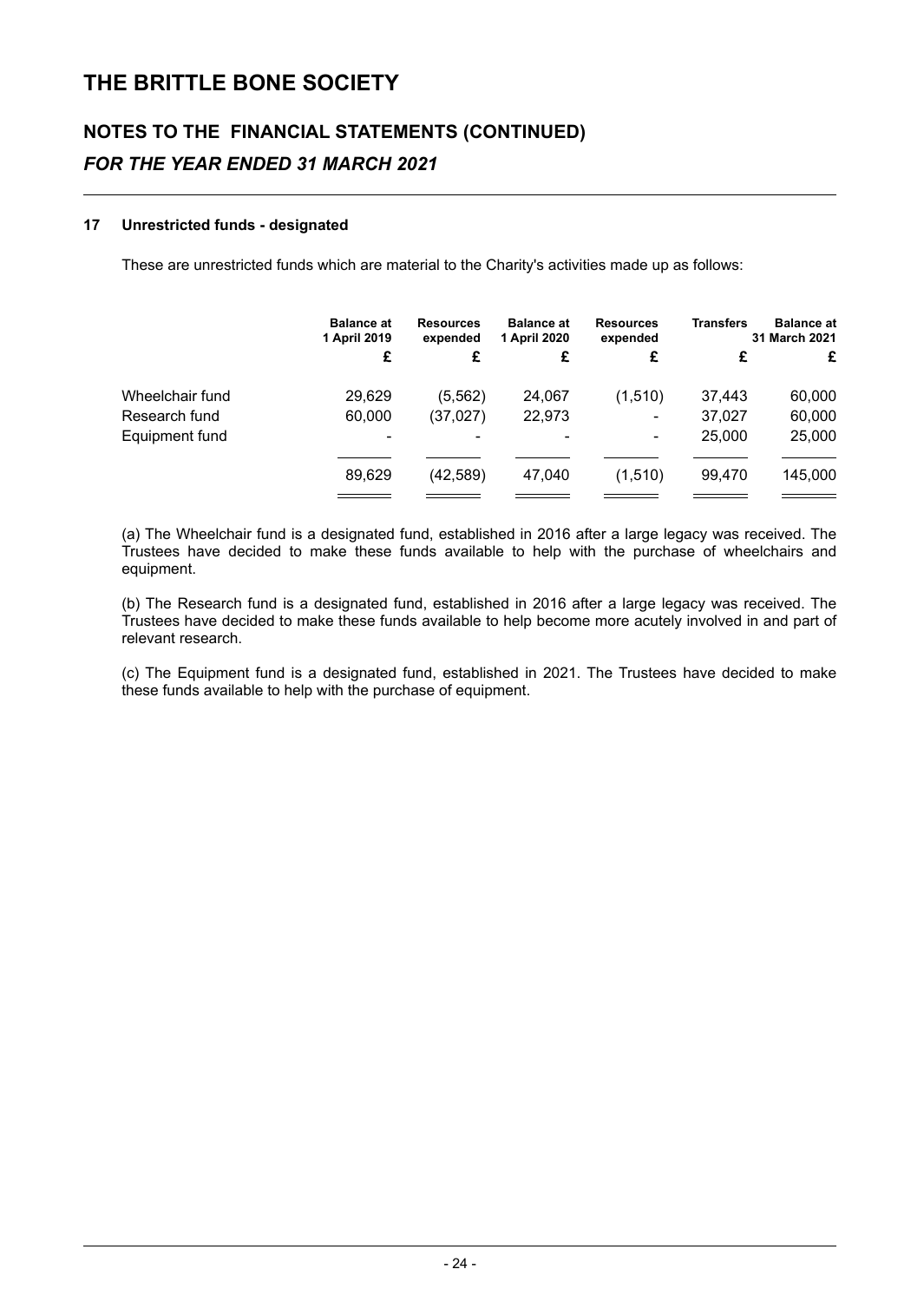### **NOTES TO THE FINANCIAL STATEMENTS (CONTINUED)**

### *FOR THE YEAR ENDED 31 MARCH 2021*

| 18 | Analysis of net assets between funds           |                                         |         |                     |         |                                    |                     |                          |         |
|----|------------------------------------------------|-----------------------------------------|---------|---------------------|---------|------------------------------------|---------------------|--------------------------|---------|
|    |                                                | <b>Unrestricted Designated</b><br>funds | funds   | Restricted<br>funds |         | <b>Total Unrestricted</b><br>funds | Designated<br>funds | Restricted<br>funds      | Total   |
|    |                                                | 2021                                    | 2021    | 2021                | 2021    | 2020                               | 2020                | 2020                     | 2020    |
|    |                                                | £                                       | £       | £                   | £       | £                                  | £                   | £                        | £       |
|    | Fund balances at 31 March 2021 are represented |                                         |         |                     |         |                                    |                     |                          |         |
|    | by:                                            |                                         |         |                     |         |                                    |                     |                          |         |
|    | Tangible assets                                | 53,638                                  |         | ۰.                  | 53.638  | 55,530                             |                     | $\overline{\phantom{a}}$ | 55,530  |
|    | Current assets/(liabilities)                   | 109,150                                 | 145,000 | 53,829              | 307,979 | 230,038                            | 47.040              | 40,315                   | 317,393 |
|    |                                                |                                         |         |                     |         |                                    |                     |                          |         |
|    |                                                | 162,788                                 | 145,000 | 53,829              | 361,617 | 285,568                            | 47,040              | 40,315                   | 372,923 |
|    |                                                |                                         |         |                     |         |                                    |                     |                          |         |